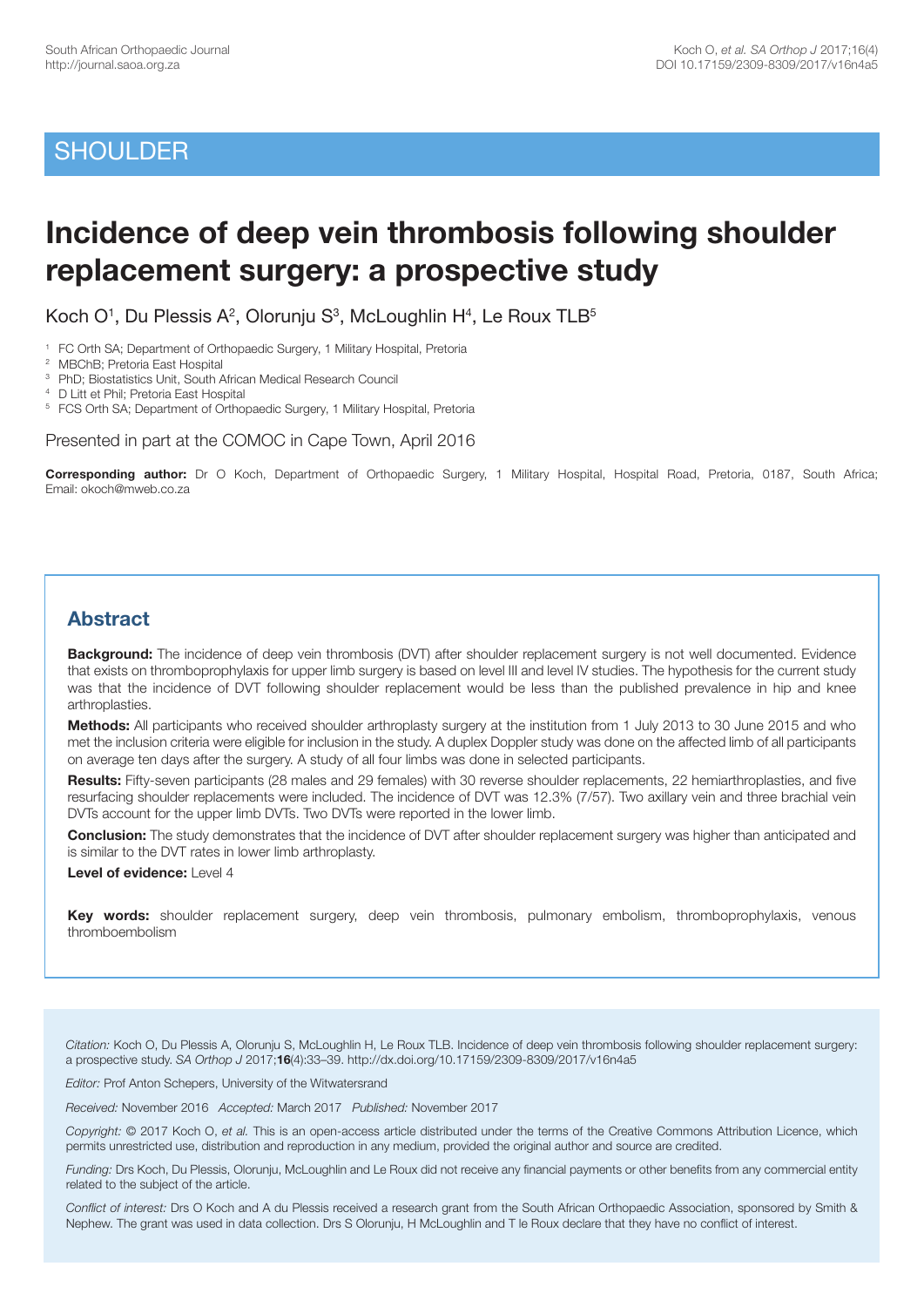### **Introduction**

The incidence of deep vein thrombosis (DVT) after shoulder replacement surgery is not well documented. Although this is a rare entity, major thrombotic complications following upper extremity DVTs, including symptomatic and fatal pulmonary embolism, have been documented. 1-8

Shoulder replacement surgery requires the joint to be dislocated to allow for bone cuts, canal reaming, implant positioning and glenoid evaluation and/or preparation. The affected limb is often positioned in extreme external rotation for a prolonged period. Traction is applied to the flexed elbow. <sup>9</sup> The hypothesis is that the traction and tortuous veins might be a precursor to the development of DVT. The axillary vein might also sustain intimal damage with the repeated internal and external rotation applied to the humerus during the procedure.<sup>10</sup> The procedure is performed with the patient positioned seated in the so-called beach-chair position for the duration of the surgery. <sup>11</sup> This position causes the hips to be flexed, which can potentially increase the risk of iliac vein DVTs. It also causes pooling of the blood in the lower limbs in the absence of the calf pump mechanism.

Pharmaceutical prophylaxis for venous thromboembolism (VTE) is considered the standard of care for lower limb arthroplasty. Guidelines are mostly described in lower limb arthroplasty and trauma. <sup>12</sup> Although there is substantial proof describing optimal VTE prevention and treatment, a gap still exists in the optimal application. <sup>13</sup> Evidence that exists on thromboprophylaxis for upper limb surgery is based on level III and level IV studies. <sup>10</sup> Therefore, the best practice for upper limb thromboprophylaxis in unclear. From an orthopaedic surgeon's perspective, it is a delicate balance between bleeding and clotting. <sup>14</sup> Wound-related problems and subsequent periprosthetic infection with excessive thromboprophylaxis are worrisome. <sup>15</sup> A recent epidemiologic study by Day *et al.* 6 concluded that the bleeding risk combined with the fewer VTE events with existing lower rates of pharmaceutical thromboprophylaxis do not justify the routine use of anticoagulation therapy in shoulder replacement surgery.

The treating surgeon can either decide to prescribe thromboprophylaxis routinely, as is advocated for lower limb arthroplasties, or individualise treatment according to the patient's risk.

This prospective study was performed to evaluate the incidence of DVT following shoulder replacement surgery and to assess whether it is possible to predict who will need prophylaxis. Venous thrombosis of the upper extremity is defined as a thrombus in the subclavian, axillary or brachial vein.

The hypothesis for the study was that the incidence of DVT following shoulder replacement surgery would be less than the published prevalence in hip and knee arthroplasties and that the patients needing routine anticoagulation can be preselected and predicted. 16-17

A duplex Doppler study was done on all participants to evaluate the presence or absence of a DVT. The benign nature of the ultrasound and the relatively inexpensive cost in the clinical practice made this investigation the modality of choice.<sup>18</sup>

### **Aims of the study**

A cross-section analytic study was performed 1) to document the incidence of DVTs in the ipsilateral limb after 57 shoulder replacements at our centre performed by two surgeons, and 2) to document DVTs in general for the study population.

The study was approved by the ethics committee of the centre in which the surgeons work. Informed written consent was obtained from each participant before study enrolment. A unique identification number was assigned to each participant to maintain participant confidentiality.

#### **Methodology**

All participants who received shoulder arthroplasty surgery (resurfacing/hemi- or reverse shoulder replacement) at the institution from 1 July 2013 to 30 June 2015 and who were able to make use of their own transport to have the duplex Doppler done, were eligible for inclusion in the study. The institution treats a large patient population which includes a majority of orthopaedic-related tumours as well as implant-related sepsis. The surgery was performed by two surgeons (OK and TLB). Patients receiving routine pre-operative anticoagulation, such as heparin or warfarin; patients with active thromboembolic disease; and patients who declined to participate in the study were excluded. All patients who were eligible were enrolled.

The surgery was done in the beach-chair position with the arm draped free in all cases. A limb positioner was not used in any of the cases done. The participants had an interscalene block before being positioned. All were treated in an arm immobiliser for six weeks post-operatively. All participants were advised to do range of motion exercises of the elbow and wrist from day one. Pendulum exercises and passive assisted external rotation were advocated for the resurfacing and hemi shoulder replacement participants. A physiotherapist helped all participants with an aggressive ambulatory programme starting on the day of surgery.

None of the patients had a central venous catheter.

A Modified Caprini Risk Assessment form<sup>19</sup> was completed on admission by OK for all patients who agreed to participate in the study. Clinical judgement was used in the decision on whether to prescribe thromboprophylaxis. Some participants in the study population mobilised to a wheelchair or were otherwise not mobilising adequately. In these cases, thromboprophylaxis was ordered. The decision was also based on the amount of drainage recorded in the Porto-Vac after 24 h. If excessive (>200 ml), no thromboprophylaxis was prescribed. Social habits like smoking were documented. The Body Mass Index (BMI) was calculated for every participant. Participants' age and site of the previous DVT, if applicable, were individually documented.

Factors affecting surgery-related variables (operative time; surgical approach) were recorded for every participant. Documented patient-related factors were the duration of hospital stay and time to independent mobilisation defined as being able to mobilise unassisted for a distance of 50 metres. The type of replacement was recorded as this influenced the duration of surgery as well as the surgical approach. Any second surgical procedure at the time of replacement was also documented, i.e. resection of a tumour together with the replacement.

The type of anticoagulation, as well as the dosage and duration of treatment, was also recorded. No routine anticoagulation medication was used in this series. Participants who used Ecotrin® 81 mg daily for cardiovascular or other reasons as part of their chronic medication continued with their routine medication before and after surgery. The low dose of Ecotrin® was retrospectively viewed as being an inadequate dosage. No mechanical prophylaxis was used.

Most of the participants were operated early on the list so that the physiotherapist could mobilise them actively on the same day. Their hydration status was also kept at optimum levels as far as possible via an intravenous line, and the patients were encouraged to drink adequate amounts of oral fluids. Participants also had to follow a bed programme prescribed by the physiotherapist.

A Doppler and colour flow venous duplex Doppler study was done on the affected limb of all participants within ten days of the surgery. The duplex Doppler was carried out in B-mode with compression. Compression ultrasound was performed by applying pressure to the overlying tissues to compress the visualised vein in the transverse plane. Non-compressibility of a venous segment and absence of flow defined the presence of a complete DVT.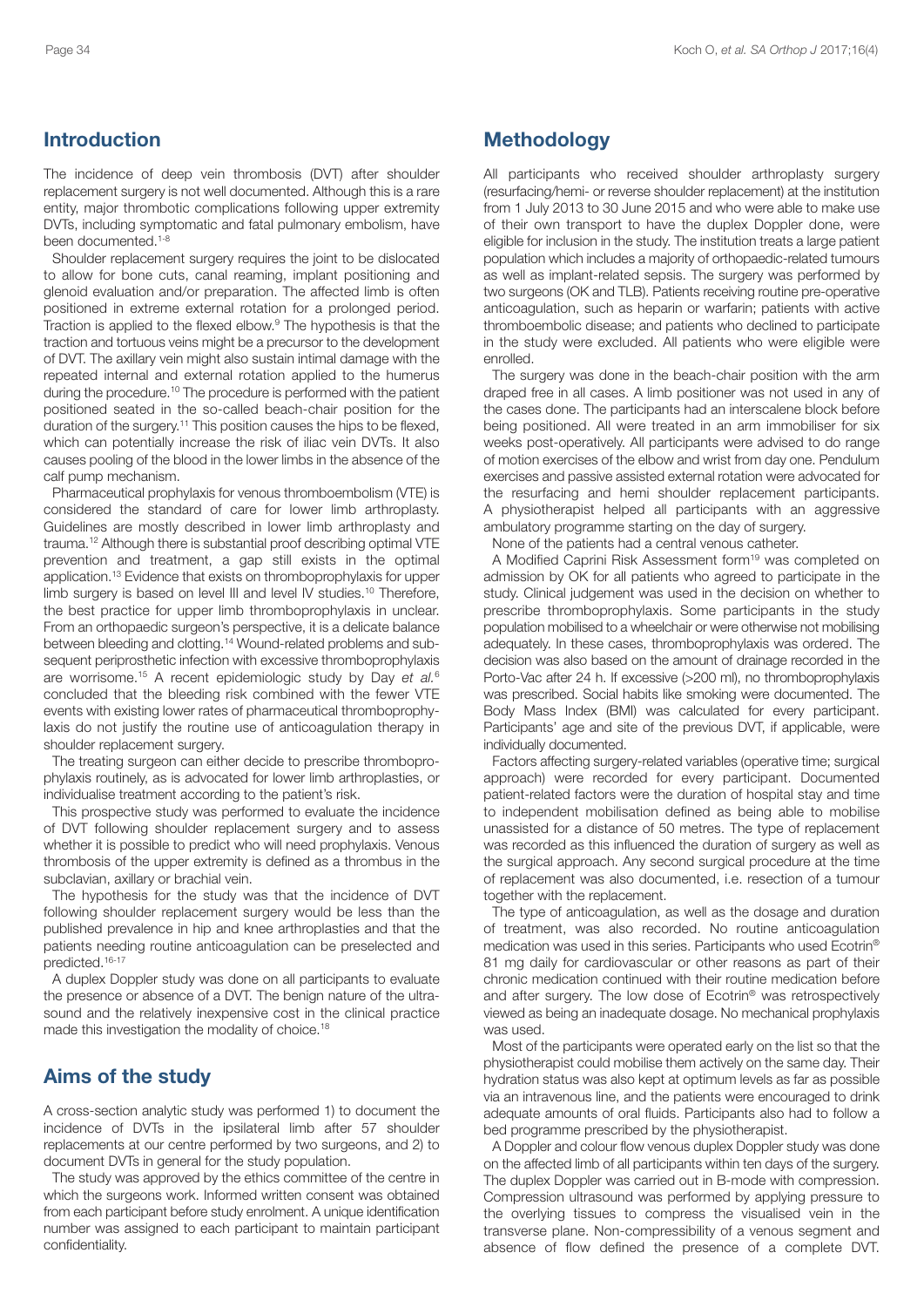Partial compressibility and partial flow represent the presence of a partial DVT. The absence of flow, particularly in a vein which cannot be compressed, also suggested a DVT.

The surgeons evaluated all participants on the day of the sonographic evaluation, and clinical suspicion of a lower limb DVT was documented for further investigation. A study of all four limbs was done in selected participants. All participants were followed up for a minimum period of six weeks following surgery and any DVTrelated admissions or complications were recorded. All duplex Doppler studies were performed and interpreted by a single boardcertified musculoskeletal sonologist specialising in ultrasonography. The presence, location, timing and severity of the DVT were documented.

The computer system at the institution was reviewed for any DVTrelated admissions of all participants, should these participants have consulted at their respective units. There were no DVT-related admissions other than those mentioned in the results. Two of the participants passed away after completing their initial follow-up period, due to other medical reasons. One participant had to give up their medical aid due to personal reasons and was not re-evaluated after the initial six weeks.

The participants were responsible for their own transport arrangements as the sonar was done at another centre. At the institution, transport is arranged to and from the various units to the hospital, but no transportation was supplied by the institution to the centre for Duplex doppler evaluation.

Comprehensive follow-up of all participants was achieved thus minimising the possibility of missed outcomes.

#### **Data analysis**

The data was collected prospectively. The surgeon (OK) completed the Modified Caprini Risk Assessment form for every patient. This scoring system is widely tested, and the modified version was used for the 2012 American College of Chest Physicians (ACCP) Guidelines. 20

The data analysis was done in collaboration with the South African Medical Research Council. The outcome parameter of interest was the presence or absence of DVT. The descriptive statistics method was used to present summary statistics for the mean operative time, the average duration of stay in the hospital and mean time to independent mobilisation. The associated 95% confidence interval for the summary statistics was also presented. Also, the association between DVT and the demographic and lifestyle characteristics were evaluated using chi-square statistics. STATA 13 was the statistical package of choice.

#### **Results**

Fifty-seven participants (28 males and 29 females) with 30 reverse shoulder replacements, 22 hemiarthroplasties, and five resurfacing shoulder replacements were followed for six weeks (*Table I*).

The incidence of DVT was 12.3% (7/57) with a 95% confidence interval (CI) [5.1, 23.7]. No fatalities were reported.

Two axillary vein and three brachial vein DVTs accounted for the upper limb DVTs. Two DVTs were reported in the lower leg (four females, three males). All were reported as being of acute onset: two DVTs (one axillary vein; one peroneal vein DVT) were reported to cause partial obstruction of the vein. Incomplete DVTs count as DVTs as they have a similar effect as a complete obstruction on the clotting cascade.

The cardiology department handled the patients' management and dose adjustments for the treatment of a DVT. One patient with axillary vein and one with a brachial vein DVT were symptomatic. The mean age of the participants with a DVT was 63 years with a 95% CI [51.8, 74.2] (*Table II*).

Four participants with a DVT were on thromboprophylaxis at the time of diagnosis. Two of these were on Ecotrin® 81 mg daily for cardiovascular-related reasons. Two were on Clexane® 40 mg subcutaneously daily.

Eighteen participants received thromboprophylaxis due to their individual risk factors and not due to their Caprini scores. Of these, nine received adequate dosages of low-molecular-weight heparin (LMWH) at 0.5 mg/kg according to their body weight. There were no unusual wound complications or bleeding events recorded in the group that received thromboprophylaxis. None of the participants in the study population had a blood transfusion post-operatively.

Each participant reported on their social smoking habits. A total of ten participants smoked, and one of these had a DVT. There was no association demonstrated between smoking and an increased risk of a DVT in the study.

Females with reverse shoulder replacements had a longer post-operative stay (*Figure 1*).

The average Caprini score for the study population was 5.8 [2; 13]. For the participants with a positive duplex Doppler, the mean was 7.4 [4; 13]; the females with a DVT had an average score of 9.3 [7; 13], and the average score for the males was 5 [4; 6].

Four of the participants in the study had shoulder replacements due to trauma. They were all admitted via the emergency unit and surgery was scheduled for the next available elective list. Three participants received adequate thromboprophylaxis in the form of low-molecular-weight heparin 0.5 mg/kg daily (treatment was started on the day of admission). Of these four trauma participants, one had a DVT. The participant was on thromboprophylaxis since admission to the hospital and the DVT was symptomatic. The DVT was reported as an acute thrombus of the brachial vein diagnosed on day 3 post-operatively (four days after sustaining the fracture).

The average BMI of the study population was 32.1 [17.9; 51.6] with a mean age of 62.6 [35; 80] years. The participants mobilised independently to a distance of 50 m on average during the first day after the surgery. The mean operative time was 58.5 minutes [24; 135] for all types of replacements with an average length of hospital stay post-operatively of 3.9 days [1; 23].

There is no statistically significant difference between the duration of surgery between subjects with a DVT and those without.

One participant who had a DVT of the ipsilateral arm also had an unprovoked DVT of the iliac vein in 2003. This history was obtained at the time of the duplex Doppler studies as the participant forgot about the incident and never had any investigations done to rule out coagulation disorders at the time. This participant had an ipsilateral, symptomatic DVT in the axillary vein diagnosed on the ninth day post surgery. Adequate thromboprophylaxis, in the form of LMWH 0.5 mg/kg, was instituted 48 h after surgery. The start of the prophylaxis was delayed due to excessive drainage in the Porto-Vac in the first 48 h post-surgery. The current DVT was reported to be a complete, soft thrombus of 6.8 cm in length of the axillary vein. The DVT appeared soft and slightly dense; this is in keeping with the appearance of an acute DVT.

# **Discussion**

Orthopaedic patients are at high risk for both bleeding and DVT and will remain a dilemma for treating surgeons and physicians.<sup>21</sup> Even though understanding of DVT and PE remains incomplete, a survey of the members of the American Association of Hip and Knee Surgeons reported that 100% use some form of thomboprophylaxis. <sup>22</sup> On the contrary, 58% of the members of the British Elbow and Shoulder Society do not use any routine thomboprophylaxis during shoulder surgery. <sup>10</sup> However, the more these conditions are investigated, the more additional questions come to the fore. 18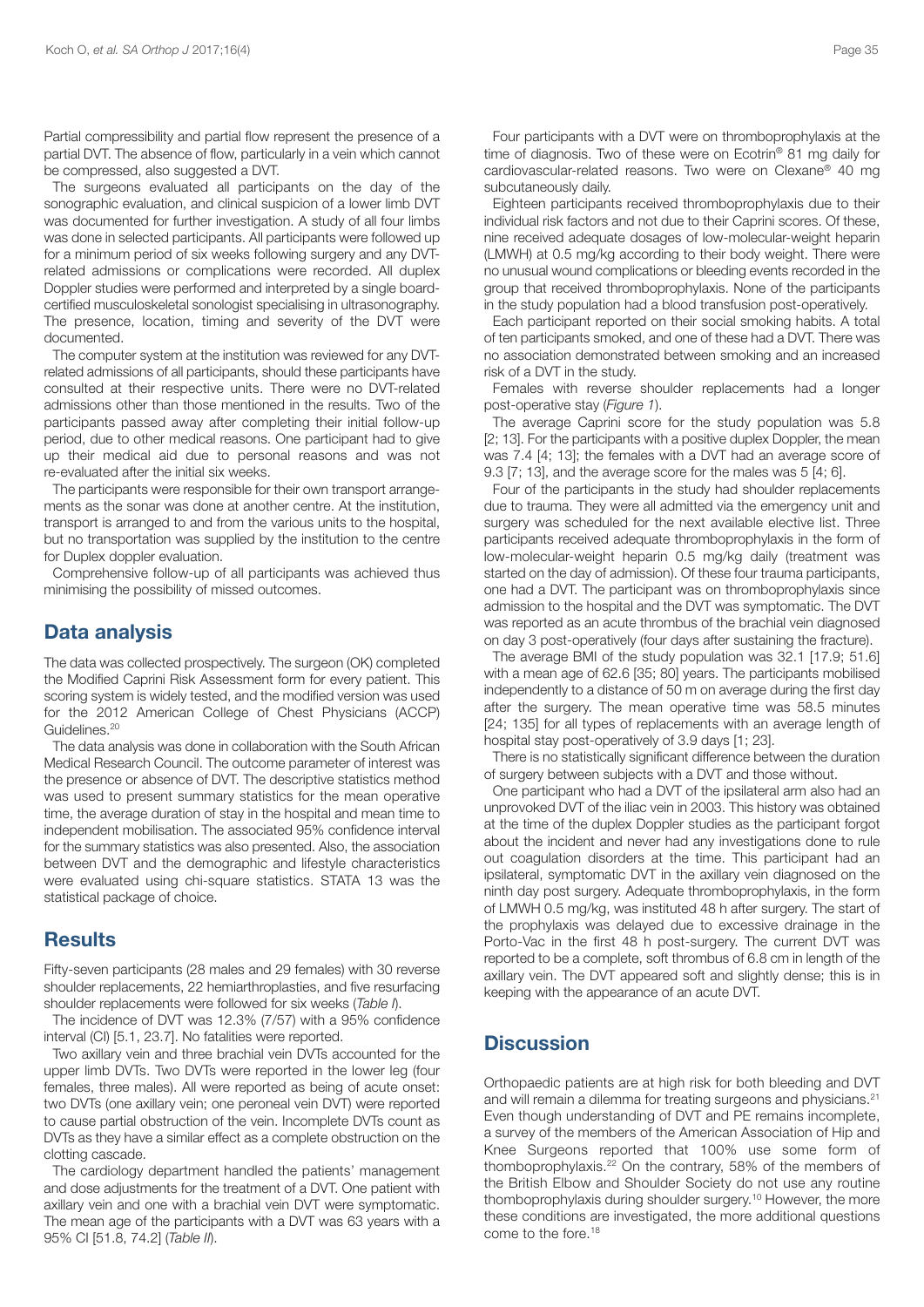| Neg<br>Neg<br>Neg<br>Neg<br>Pos<br>Neg<br>Neg<br>Neg<br>Neg<br>Neg<br>Neg<br>ped<br>geN<br>ped<br><b>DeD</b><br><b>DeD</b><br>DeD<br>N<br>Pos<br><b>DeD</b><br>ped<br><b>DeD</b><br>Pos<br>Neg<br>ped<br><b>DeD</b><br>ped<br><b>Dep</b><br><b>DeD</b><br><b>Deo</b><br><b>Dep</b><br>peD<br>N<br><b>DeO</b><br><b>Dep</b><br>DeD<br>N<br>Neg<br>geD<br>Neg<br>DeD<br>N<br><b>DeD</b><br><b>DeD</b><br>Neg<br><b>DeD</b><br>Pos<br>P <sub>SD</sub><br>P <sub>SD</sub><br>Dep<br>N<br>Dep<br>N<br>Pos<br>pe<br>N<br>P <sub>os</sub><br>oo<br>Z<br>neg<br>N<br>$\frac{1}{2}$<br>ped<br>P <sub>os</sub><br>S/F limb<br>P <sub>80</sub><br>$\textcircled{a}[\textcircled{b}[\textcircled{b}[\textcircled{b}[\textcircled{b}[\textcircled{b}[\textcircled{b}[\textcircled{b}[\textcircled{b}[\textcircled{b}[\textcircled{b}[\textcircled{b}[\textcircled{b}[\textcircled{b}[\textcircled{b}[\textcircled{b}[\textcircled{b}[\textcircled{b}[\textcircled{b}[\textcircled{b}[\textcircled{b}[\textcircled{b}[\textcircled{b}[\textcircled{b}[\textcircled{b}[\textcircled{b}[\textcircled{b}[\textcircled{b}[\textcircled{b}[\textcircled{b}[\textcircled{b}[\textcirc$<br>DD day x<br>ட்ட<br>Clexane/Xarelto<br>Clexane<br>Clexane<br>Clexane<br>Clexane<br>Clexane<br>Clexane<br>Clexane<br>Clexane<br>Clexane<br>Clexane<br>Clexane<br>Ecotrin<br>Ecotrin<br>Ecotrin<br>Ecotrin<br>Ecotrin<br>Clexan<br>$\frac{\mathbb{A}}{\mathbb{A}}$<br>$\mathop{\mathsf{N}}\nolimits$<br>$\frac{\mathbb{A}}{\mathbb{A}}$<br>$\begin{array}{c}\n 1 \leq \ 1 \leq \ 1 \leq \ 1 \leq \end{array}$<br>$\begin{array}{c}\n 1 \leq \ 1 \leq \ 1 \leq \ 1 \leq \end{array}$<br>$\frac{\mathbb{A}}{\mathbb{A}}$<br>$\mathbb{N}\mathbb{A}$<br>$\frac{\mathsf{N}}{\mathsf{N}}$<br>$\frac{4}{2}$<br>N/A<br>$\frac{4}{2}$<br>I≦<br>ZI≦<br>N/A<br>$\frac{\mathsf{A}}{\mathsf{N}}$<br>$\frac{4}{2}$<br>N/A<br>$\frac{1}{2}$<br>N/A<br><b>N/A</b><br>N/A<br>N/A<br>$\frac{\mathbb{A}}{\mathbb{A}}$<br>$\frac{1}{2}$<br>$\stackrel{\leq}{\geq}$<br>N/A<br>$\stackrel{\leq}{\geq}$<br>$\frac{\triangleleft}{\triangle}$<br>N/A<br>$\stackrel{\leq}{\geq}$<br><b>N/A</b><br>$\frac{4}{2}$<br>$\frac{4}{5}$<br><b>NA</b><br>$\supseteq$<br>rophy<br>နိ<br>$\stackrel{\triangle}{\geq}$<br>$\frac{4}{\sqrt{2}}$<br>$\stackrel{\triangle}{\geq}$<br>$\frac{4}{2}$<br>35505<br>$\frac{4}{2}$ 8<br>[≨] 위<br>$\frac{1}{4}$ $\frac{5}{4}$<br>$\frac{4}{2}$<br>$\frac{4}{2}$<br>$\frac{\mathcal{A}}{\mathcal{D}}$<br>$\frac{4}{2}$<br>$\frac{\mathcal{A}}{\mathcal{D}}$<br>$\frac{4}{2}$<br><b>NA</b><br>$\frac{1}{2}$ $\frac{1}{4}$<br>$\leq$ $\approx$ $\approx$ $\approx$<br>l≸≷<br>$\frac{1}{4}$ $\frac{5}{4}$<br>$\frac{4}{2}$<br>$\frac{4}{2}$<br>$\frac{4}{\sqrt{2}}$<br>$rac{4}{2}$<br>$\frac{4}{2}$<br>$\frac{4}{2}$<br><b>NA</b><br>$\frac{1}{4}$ 8<br>$rac{4}{2}$<br>$\frac{4}{2}$<br>∣ო∣≸<br>$\frac{4}{5}$<br>$\frac{4}{2}$<br>$\frac{14}{1}$<br>ia<br>E<br>$rac{4}{2}$<br>None<br>None<br>None<br>None<br>None<br>None<br>None<br>None<br>None<br>None<br>None<br>None<br>None<br>$\frac{a}{2}$<br>None<br>None<br>None<br>None<br>None<br>None<br>None<br>None<br>None<br>None<br>None<br>None<br>None<br>None<br>None<br>None<br>None<br>None<br>None<br>None<br>None<br>None<br>None<br>None<br>ξ<br>$N$ $\sim$<br>$_{\odot}$<br>$\infty$<br>$\infty$<br>$N$ $\sim$<br>က<br>$N = N$<br>က<br>က $\sim$<br>က<br>$\sim$<br>÷<br>က<br><b>S</b> og<br>$\omega$ $\omega$ $\sim$ $\omega$ $\omega$ $\omega$<br>$ \infty$ $\infty$ $\sim$ $\infty$ $\infty$ $\infty$<br>$\sim$<br>S<br>$\omega$ i $\omega$ i $\omega$ i $\omega$ i $\omega$ i $\omega$ i $\omega$ i $\omega$ i $\omega$<br>$u_i \omega_i$<br>S<br>co<br>S<br>$\infty$<br>$\circ$<br>$\omega$<br>$\omega$ :<br>တး<br><b>Niloim</b><br><u>minimim</u><br>4<br>$\overline{4}$<br>ത<br>$\sim$<br>က<br>4<br>4<br>Wheelchair<br>È<br>MINI<br>Wheelch<br>O  O <br>$\circ$<br>$\circ$<br>$\circ$<br>$\circ$<br>$\circ$<br>$\circ$<br>$\circ$<br>$\sim$<br>$O1$ $O1$<br>$\circ$<br>$\infty$<br>$\circ$<br>$\circ$<br>$\sim$<br>$\circ$<br>$\infty$<br>$\sim$<br>$\sim$<br>$\sim$<br>$\circ$<br>$\circ$<br>łС<br>$\circ$<br>◠<br>$\sim$<br>$\sim$<br>$\sim$<br>Z<br>৳<br>$24.3$<br>$37.3$<br>21.9<br>23.4<br>22.9<br>$4\frac{3}{3}8$<br>$\frac{48.4}{21.2}$<br>28.7<br>26.6<br>$\frac{4}{9}$ $\frac{2}{9}$<br>$8887$ $872$<br>23.2<br>32.6<br>22.6<br>38.1<br>25.6<br>rö.<br>26.3<br>$\mathbb{R}$ $\frac{1}{8}$<br>$\frac{4}{3}$ $\frac{8}{3}$ $\frac{8}{3}$ $\frac{8}{3}$<br>$\overline{\overline{\mathbf{a}}}$<br>$\mathbb{S}^3$<br>$\frac{\infty}{\infty}$<br>80<br>Capri<br>Scor<br>$\overline{4}$<br>$\circ$<br>₽.<br>$\overline{4}$<br>≌<br>$\infty$<br>은<br>$\circ$<br>$\circ$<br>$\circ$<br>LO <sub>.</sub><br>$\infty$<br>$\mathbf 0$<br>$\infty$<br>$\circ$<br>$\infty$<br>$\mathbb{C}$<br>4<br>4<br>$\circ$<br>G<br>4<br>O<br>4<br>S<br>$\circ$<br>$\circ$<br>4<br>S<br>S<br>S<br>S<br>4<br>4<br>S<br>S<br>S<br>S<br>4<br>5<br>$\infty$<br>က<br>$\sum_{i=1}^{n}$<br>$\overline{5}$<br>$\circ$<br>4<br>4<br>4<br><b>Dog</b><br>135<br>$\frac{8}{1}$<br>$\frac{1}{2}$<br>S.<br>$\overline{C}$<br>8<br>86<br>75<br>$\frac{5}{2}$<br>S.<br>$\otimes$<br>$\mathbb{R}$<br>්රි<br>$\Theta$<br>45<br>$\mathbb S$<br>$\approx$<br>ူ ဆ<br>$\frac{45}{5}$<br>  약  <br>89<br>55<br>$8^{\circ}$<br>ု့<br>85<br>$\overline{a}$<br>3888<br>8<br>$88$<br>  유<br>$\Theta$<br>18<br>18<br>8<br>388<br><u>នេ</u><br>$\infty$<br>8<br>$8^{\circ}$<br>88<br>47<br>8<br>8 <sup>1</sup><br>B.<br>$\pm$<br>န္တ<br>8<br>$\mathbb{R}$<br>$\frac{47}{2}$<br>Surgical<br>approach<br>Deltopec<br>Deltopec<br>Deltopec<br>Deltopec<br>Deltopec<br>Deltopec<br>Deltopec<br>Deltopec<br>Deltopec<br><b>Deltopec</b><br>Deltopec<br>Deltopec<br>Deltopec<br>Deltopec<br>Deltopec<br>Deltopec<br>Deltopec<br>Deltopec<br>Deltopec<br>Deltopec<br>Deltopec<br>Deltopec<br>Deltopec<br>Suprolat<br>Deltopec<br>Deltopec<br>Deltopec<br>Suprolat<br>Suprolat<br>Deltopec<br>Suprolat<br>Suprolat<br>Suprolat<br>Suprolat<br>Suprolat<br>Deltopec<br>Suprolat<br>Suprolat<br>Deltopec<br>Suprolat<br>Suprolat<br>Suprolat<br>Suprolat<br>Deltopec<br>Suprolat<br>Suprolat<br>Suprolat<br>Deltopec<br>Suprolat<br>Suprolat<br>Deltoped<br>Suprolat<br>Suprolat<br>Suprolat<br>Suprolat<br>Suprolat<br>Suprolat<br>Y (Resection tumour)<br>(Resection tumour)<br>Y (Resection tumour)<br>Y (2°Rev sepsis)<br>Y (Rev resurf-)<br>Y (Rev resurf-)<br>Y (Rev resurf-)<br>Y (Rev resurf-)<br>Y (Rev hemi-)<br>Y (Rev hemi-)<br>Y (Rev hemi-)<br>Secondary<br>Secondary<br>procedur<br>(ROH)<br>(ROH)<br> z <br>Z<br>ZZ<br>ZZ<br>$\mathsf{Z}% _{0}\!\left( \mathcal{A}_{0}\right) ^{T}\!\left( \mathcal{A}_{0}\right) ^{T}\!\left( \mathcal{A}_{0}\right) ^{T}\!\left( \mathcal{A}_{0}\right) ^{T}\!\left( \mathcal{A}_{0}\right) ^{T}\!\left( \mathcal{A}_{0}\right) ^{T}\!\left( \mathcal{A}_{0}\right) ^{T}\!\left( \mathcal{A}_{0}\right) ^{T}\!\left( \mathcal{A}_{0}\right) ^{T}\!\left( \mathcal{A}_{0}\right) ^{T}\!\left( \mathcal{A}_{0}\right) ^{T}\!\left( \mathcal{A}_{0}\right) ^{T}\!\left( \mathcal$<br>$Z$ $Z$<br>$\mathsf{Z}% _{0}\left( \mathsf{Z}\right)$<br>$Z$ $Z$<br>Z<br>Z<br>Z<br>$\mathsf{Z}% _{0}\!\left( \mathcal{A}_{0}\right) ^{T}\!\left( \mathcal{A}_{0}\right) ^{T}\!\left( \mathcal{A}_{0}\right) ^{T}\!\left( \mathcal{A}_{0}\right) ^{T}\!\left( \mathcal{A}_{0}\right) ^{T}\!\left( \mathcal{A}_{0}\right) ^{T}\!\left( \mathcal{A}_{0}\right) ^{T}\!\left( \mathcal{A}_{0}\right) ^{T}\!\left( \mathcal{A}_{0}\right) ^{T}\!\left( \mathcal{A}_{0}\right) ^{T}\!\left( \mathcal{A}_{0}\right) ^{T}\!\left( \mathcal{A}_{0}\right) ^{T}\!\left( \mathcal$<br>Z<br>$\mathbb{Z}$<br>$\mathbb{Z}$<br> z <br>z<br>Z<br> Z <br>$\mathsf Z$<br>z<br>$\mathsf{z}$<br>Z<br>$Z$ $Z$<br>z<br>z<br>$\mathbb{Z}$<br>Z<br>Z<br>Z<br>Z<br>Z<br>Z<br>z<br>Z<br>$\mathbb{Z}$<br>$\rightarrow$<br>$\rightarrow$<br>$\rightarrow$<br>replacement<br>Reverse<br>Reverse<br>Reverse<br>Reverse<br>Reverse<br>Reverse<br>Reverse<br>Reverse<br>Reverse<br>Reverse<br>Reverse<br>Reverse<br>Reverse<br>Reverse<br>Reverse<br>Reverse<br>Reverse<br>Reverse<br>Reverse<br>Reverse<br>Reverse<br>Reverse<br>Reverse<br>Reverse<br>Reverse<br>Reverse<br>Reverse<br>Reverse<br>Reverse<br>Reverse<br>Resurf<br>Resurf<br>Resurf<br>Resurf<br>Resurf<br>Hemi<br>Hemi<br>Hemi<br>Hemi<br>Hemi<br>Hemi<br>Hemi<br>Hemi<br>Hemi<br>Hemi<br>Hemi<br>Hemi<br>Hemi<br>Hemi<br>Hemi<br>Hemi<br>Hemi<br>Hemi<br>Hemi<br>Hemi<br>Hemi<br>Hemi<br><b>Sex</b><br>∑∶∑<br>$\geq$<br>$\geq$<br>$\geq$<br>$\sum$<br>$\geq$<br>$\geq$<br>Σ<br>Σ<br>$\geq$<br>$\geq$<br>Σ<br>Σ<br>$\geq$<br>$\geq$<br>Σ<br>⋝⋑<br>∣∑<br>$\sum$<br>Σ<br>$\mathsf{L}\mathsf{L}$<br>$\sqcup$<br>$\sqcup$<br>≅<br>Σ<br>$\geq$<br>Σ<br>$\sum$<br>Щ<br>$\geq$<br>$\geq$<br>Щ<br>Щ.<br>EЩ<br>Щ.<br>Щ<br>Щ<br>Щ<br>Щ.<br>Щ<br>Щ<br>Щ<br>Щ.<br>Щ<br>Щ<br>$\mathsf{L}\mathsf{L}$<br>Щ<br>Щ<br>Щ<br>$\sqcup\!\!\!\perp$<br>Щ<br>Щ<br>ш<br>$43$<br>$\overline{5}$<br>66<br>76<br>$R$ $R$ $3$ $R$<br>$\frac{44}{3}$<br>$\frac{8}{3}$<br>55<br>74<br>$\frac{1}{2}$<br>62<br>69<br>74<br>74<br>65<br>66<br>$\overline{7}$<br>$86$<br>$\overline{C}$<br>56<br>89<br>$\mathbb{Z}^3$<br>$\rm ^{\rm o}$<br>54<br>$60$<br>46<br>$\mathbb{R}^2$<br>75<br>788<br>68<br>$\mathbb{S}^3$<br>85<br>69<br>62<br>$\overline{2}$<br>အ<br>89<br>57<br>80<br>$\infty$<br>SO <sub>1</sub><br>$\overline{7}$<br>47<br>$\left  \frac{4}{4} \right $<br>98<br>$\overline{6}$<br>67<br>N,<br>$\overline{6}$<br>$\overline{\omega}$<br>N | <b>Age</b> |  |  |  |  |  |  |  |  |
|------------------------------------------------------------------------------------------------------------------------------------------------------------------------------------------------------------------------------------------------------------------------------------------------------------------------------------------------------------------------------------------------------------------------------------------------------------------------------------------------------------------------------------------------------------------------------------------------------------------------------------------------------------------------------------------------------------------------------------------------------------------------------------------------------------------------------------------------------------------------------------------------------------------------------------------------------------------------------------------------------------------------------------------------------------------------------------------------------------------------------------------------------------------------------------------------------------------------------------------------------------------------------------------------------------------------------------------------------------------------------------------------------------------------------------------------------------------------------------------------------------------------------------------------------------------------------------------------------------------------------------------------------------------------------------------------------------------------------------------------------------------------------------------------------------------------------------------------------------------------------------------------------------------------------------------------------------------------------------------------------------------------------------------------------------------------------------------------------------------------------------------------------------------------------------------------------------------------------------------------------------------------------------------------------------------------------------------------------------------------------------------------------------------------------------------------------------------------------------------------------------------------------------------------------------------------------------------------------------------------------------------------------------------------------------------------------------------------------------------------------------------------------------------------------------------------------------------------------------------------------------------------------------------------------------------------------------------------------------------------------------------------------------------------------------------------------------------------------------------------------------------------------------------------------------------------------------------------------------------------------------------------------------------------------------------------------------------------------------------------------------------------------------------------------------------------------------------------------------------------------------------------------------------------------------------------------------------------------------------------------------------------------------------------------------------------------------------------------------------------------------------------------------------------------------------------------------------------------------------------------------------------------------------------------------------------------------------------------------------------------------------------------------------------------------------------------------------------------------------------------------------------------------------------------------------------------------------------------------------------------------------------------------------------------------------------------------------------------------------------------------------------------------------------------------------------------------------------------------------------------------------------------------------------------------------------------------------------------------------------------------------------------------------------------------------------------------------------------------------------------------------------------------------------------------------------------------------------------------------------------------------------------------------------------------------------------------------------------------------------------------------------------------------------------------------------------------------------------------------------------------------------------------------------------------------------------------------------------------------------------------------------------------------------------------------------------------------------------------------------------------------------------------------------------------------------------------------------------------------------------------------------------------------------------------------------------------------------------------------------------------------------------------------------------------------------------------------------------------------------------------------------------------------------------------------------------------------------------------------------------------------------------------------------------------------------------------------------------------------------------------------------------------------------------------------------------------------------------------------------------------------------------------------------------------------------------------------------------------------------------------------------------------------------------------------------------------------------------------------------------------------------------------------------------------------------------------------------------------------------------------------------------------------------------------------------------------------------------------------------------------------------------------------------------------------------------------------------------------------------------------------------------------------------------------------------------------------------------------------------------------------------------------------------------------------------------------------------------------------------------------------------------------------------------------------------------------------------------------------------------------------------------------------------------------------------------------------------------------------------------------------------------------------------------------------------------------------------------------------------------------------------------------------------------------------------------------------------------------------------------------------------------------------------------------------------------------------------------------------------------------------------------------------------------------------------------------------------------------------------------------------------------------------------------------------------------------------------------------------------------------------------------------------------------------------------------------------------------------------------------------------------------------------------------------------------------------------------------------------------------------------------------------------------------------------------------------------------------------------------------------------------------------------------------------------------------------------------------------------------------------------------------------------------------------------------------------------------------------------------------------------------------------------------------------------------------------------------------------------------------------------------------------------------------------------------------------------------------------------------------------------------------------------------------------------------------------------------------------------------------------------------------------------------------------------------------------------------------------------------------------------------------------------------------------------------------------------------------------------------------------------------------------------------------------------------------------------------------------------------------------------------------------------------------------------------------------------------------------------------------------------------------------------------------------------------------------------------------------------------------------------------------------------------------------------|------------|--|--|--|--|--|--|--|--|
|                                                                                                                                                                                                                                                                                                                                                                                                                                                                                                                                                                                                                                                                                                                                                                                                                                                                                                                                                                                                                                                                                                                                                                                                                                                                                                                                                                                                                                                                                                                                                                                                                                                                                                                                                                                                                                                                                                                                                                                                                                                                                                                                                                                                                                                                                                                                                                                                                                                                                                                                                                                                                                                                                                                                                                                                                                                                                                                                                                                                                                                                                                                                                                                                                                                                                                                                                                                                                                                                                                                                                                                                                                                                                                                                                                                                                                                                                                                                                                                                                                                                                                                                                                                                                                                                                                                                                                                                                                                                                                                                                                                                                                                                                                                                                                                                                                                                                                                                                                                                                                                                                                                                                                                                                                                                                                                                                                                                                                                                                                                                                                                                                                                                                                                                                                                                                                                                                                                                                                                                                                                                                                                                                                                                                                                                                                                                                                                                                                                                                                                                                                                                                                                                                                                                                                                                                                                                                                                                                                                                                                                                                                                                                                                                                                                                                                                                                                                                                                                                                                                                                                                                                                                                                                                                                                                                                                                                                                                                                                                                                                                                                                                                                                                                                                                                                                                                                                                                                                                                                                                                                                                                                                                                                                                                                                                                                                                                                                                                                                                                                                                                                                                                                                                                                                                                                                                                                                                                                                                                                                                                                                  |            |  |  |  |  |  |  |  |  |
|                                                                                                                                                                                                                                                                                                                                                                                                                                                                                                                                                                                                                                                                                                                                                                                                                                                                                                                                                                                                                                                                                                                                                                                                                                                                                                                                                                                                                                                                                                                                                                                                                                                                                                                                                                                                                                                                                                                                                                                                                                                                                                                                                                                                                                                                                                                                                                                                                                                                                                                                                                                                                                                                                                                                                                                                                                                                                                                                                                                                                                                                                                                                                                                                                                                                                                                                                                                                                                                                                                                                                                                                                                                                                                                                                                                                                                                                                                                                                                                                                                                                                                                                                                                                                                                                                                                                                                                                                                                                                                                                                                                                                                                                                                                                                                                                                                                                                                                                                                                                                                                                                                                                                                                                                                                                                                                                                                                                                                                                                                                                                                                                                                                                                                                                                                                                                                                                                                                                                                                                                                                                                                                                                                                                                                                                                                                                                                                                                                                                                                                                                                                                                                                                                                                                                                                                                                                                                                                                                                                                                                                                                                                                                                                                                                                                                                                                                                                                                                                                                                                                                                                                                                                                                                                                                                                                                                                                                                                                                                                                                                                                                                                                                                                                                                                                                                                                                                                                                                                                                                                                                                                                                                                                                                                                                                                                                                                                                                                                                                                                                                                                                                                                                                                                                                                                                                                                                                                                                                                                                                                                                                  |            |  |  |  |  |  |  |  |  |
|                                                                                                                                                                                                                                                                                                                                                                                                                                                                                                                                                                                                                                                                                                                                                                                                                                                                                                                                                                                                                                                                                                                                                                                                                                                                                                                                                                                                                                                                                                                                                                                                                                                                                                                                                                                                                                                                                                                                                                                                                                                                                                                                                                                                                                                                                                                                                                                                                                                                                                                                                                                                                                                                                                                                                                                                                                                                                                                                                                                                                                                                                                                                                                                                                                                                                                                                                                                                                                                                                                                                                                                                                                                                                                                                                                                                                                                                                                                                                                                                                                                                                                                                                                                                                                                                                                                                                                                                                                                                                                                                                                                                                                                                                                                                                                                                                                                                                                                                                                                                                                                                                                                                                                                                                                                                                                                                                                                                                                                                                                                                                                                                                                                                                                                                                                                                                                                                                                                                                                                                                                                                                                                                                                                                                                                                                                                                                                                                                                                                                                                                                                                                                                                                                                                                                                                                                                                                                                                                                                                                                                                                                                                                                                                                                                                                                                                                                                                                                                                                                                                                                                                                                                                                                                                                                                                                                                                                                                                                                                                                                                                                                                                                                                                                                                                                                                                                                                                                                                                                                                                                                                                                                                                                                                                                                                                                                                                                                                                                                                                                                                                                                                                                                                                                                                                                                                                                                                                                                                                                                                                                                                  |            |  |  |  |  |  |  |  |  |
|                                                                                                                                                                                                                                                                                                                                                                                                                                                                                                                                                                                                                                                                                                                                                                                                                                                                                                                                                                                                                                                                                                                                                                                                                                                                                                                                                                                                                                                                                                                                                                                                                                                                                                                                                                                                                                                                                                                                                                                                                                                                                                                                                                                                                                                                                                                                                                                                                                                                                                                                                                                                                                                                                                                                                                                                                                                                                                                                                                                                                                                                                                                                                                                                                                                                                                                                                                                                                                                                                                                                                                                                                                                                                                                                                                                                                                                                                                                                                                                                                                                                                                                                                                                                                                                                                                                                                                                                                                                                                                                                                                                                                                                                                                                                                                                                                                                                                                                                                                                                                                                                                                                                                                                                                                                                                                                                                                                                                                                                                                                                                                                                                                                                                                                                                                                                                                                                                                                                                                                                                                                                                                                                                                                                                                                                                                                                                                                                                                                                                                                                                                                                                                                                                                                                                                                                                                                                                                                                                                                                                                                                                                                                                                                                                                                                                                                                                                                                                                                                                                                                                                                                                                                                                                                                                                                                                                                                                                                                                                                                                                                                                                                                                                                                                                                                                                                                                                                                                                                                                                                                                                                                                                                                                                                                                                                                                                                                                                                                                                                                                                                                                                                                                                                                                                                                                                                                                                                                                                                                                                                                                                  |            |  |  |  |  |  |  |  |  |
|                                                                                                                                                                                                                                                                                                                                                                                                                                                                                                                                                                                                                                                                                                                                                                                                                                                                                                                                                                                                                                                                                                                                                                                                                                                                                                                                                                                                                                                                                                                                                                                                                                                                                                                                                                                                                                                                                                                                                                                                                                                                                                                                                                                                                                                                                                                                                                                                                                                                                                                                                                                                                                                                                                                                                                                                                                                                                                                                                                                                                                                                                                                                                                                                                                                                                                                                                                                                                                                                                                                                                                                                                                                                                                                                                                                                                                                                                                                                                                                                                                                                                                                                                                                                                                                                                                                                                                                                                                                                                                                                                                                                                                                                                                                                                                                                                                                                                                                                                                                                                                                                                                                                                                                                                                                                                                                                                                                                                                                                                                                                                                                                                                                                                                                                                                                                                                                                                                                                                                                                                                                                                                                                                                                                                                                                                                                                                                                                                                                                                                                                                                                                                                                                                                                                                                                                                                                                                                                                                                                                                                                                                                                                                                                                                                                                                                                                                                                                                                                                                                                                                                                                                                                                                                                                                                                                                                                                                                                                                                                                                                                                                                                                                                                                                                                                                                                                                                                                                                                                                                                                                                                                                                                                                                                                                                                                                                                                                                                                                                                                                                                                                                                                                                                                                                                                                                                                                                                                                                                                                                                                                                  |            |  |  |  |  |  |  |  |  |
|                                                                                                                                                                                                                                                                                                                                                                                                                                                                                                                                                                                                                                                                                                                                                                                                                                                                                                                                                                                                                                                                                                                                                                                                                                                                                                                                                                                                                                                                                                                                                                                                                                                                                                                                                                                                                                                                                                                                                                                                                                                                                                                                                                                                                                                                                                                                                                                                                                                                                                                                                                                                                                                                                                                                                                                                                                                                                                                                                                                                                                                                                                                                                                                                                                                                                                                                                                                                                                                                                                                                                                                                                                                                                                                                                                                                                                                                                                                                                                                                                                                                                                                                                                                                                                                                                                                                                                                                                                                                                                                                                                                                                                                                                                                                                                                                                                                                                                                                                                                                                                                                                                                                                                                                                                                                                                                                                                                                                                                                                                                                                                                                                                                                                                                                                                                                                                                                                                                                                                                                                                                                                                                                                                                                                                                                                                                                                                                                                                                                                                                                                                                                                                                                                                                                                                                                                                                                                                                                                                                                                                                                                                                                                                                                                                                                                                                                                                                                                                                                                                                                                                                                                                                                                                                                                                                                                                                                                                                                                                                                                                                                                                                                                                                                                                                                                                                                                                                                                                                                                                                                                                                                                                                                                                                                                                                                                                                                                                                                                                                                                                                                                                                                                                                                                                                                                                                                                                                                                                                                                                                                                                  |            |  |  |  |  |  |  |  |  |
|                                                                                                                                                                                                                                                                                                                                                                                                                                                                                                                                                                                                                                                                                                                                                                                                                                                                                                                                                                                                                                                                                                                                                                                                                                                                                                                                                                                                                                                                                                                                                                                                                                                                                                                                                                                                                                                                                                                                                                                                                                                                                                                                                                                                                                                                                                                                                                                                                                                                                                                                                                                                                                                                                                                                                                                                                                                                                                                                                                                                                                                                                                                                                                                                                                                                                                                                                                                                                                                                                                                                                                                                                                                                                                                                                                                                                                                                                                                                                                                                                                                                                                                                                                                                                                                                                                                                                                                                                                                                                                                                                                                                                                                                                                                                                                                                                                                                                                                                                                                                                                                                                                                                                                                                                                                                                                                                                                                                                                                                                                                                                                                                                                                                                                                                                                                                                                                                                                                                                                                                                                                                                                                                                                                                                                                                                                                                                                                                                                                                                                                                                                                                                                                                                                                                                                                                                                                                                                                                                                                                                                                                                                                                                                                                                                                                                                                                                                                                                                                                                                                                                                                                                                                                                                                                                                                                                                                                                                                                                                                                                                                                                                                                                                                                                                                                                                                                                                                                                                                                                                                                                                                                                                                                                                                                                                                                                                                                                                                                                                                                                                                                                                                                                                                                                                                                                                                                                                                                                                                                                                                                                                  |            |  |  |  |  |  |  |  |  |
|                                                                                                                                                                                                                                                                                                                                                                                                                                                                                                                                                                                                                                                                                                                                                                                                                                                                                                                                                                                                                                                                                                                                                                                                                                                                                                                                                                                                                                                                                                                                                                                                                                                                                                                                                                                                                                                                                                                                                                                                                                                                                                                                                                                                                                                                                                                                                                                                                                                                                                                                                                                                                                                                                                                                                                                                                                                                                                                                                                                                                                                                                                                                                                                                                                                                                                                                                                                                                                                                                                                                                                                                                                                                                                                                                                                                                                                                                                                                                                                                                                                                                                                                                                                                                                                                                                                                                                                                                                                                                                                                                                                                                                                                                                                                                                                                                                                                                                                                                                                                                                                                                                                                                                                                                                                                                                                                                                                                                                                                                                                                                                                                                                                                                                                                                                                                                                                                                                                                                                                                                                                                                                                                                                                                                                                                                                                                                                                                                                                                                                                                                                                                                                                                                                                                                                                                                                                                                                                                                                                                                                                                                                                                                                                                                                                                                                                                                                                                                                                                                                                                                                                                                                                                                                                                                                                                                                                                                                                                                                                                                                                                                                                                                                                                                                                                                                                                                                                                                                                                                                                                                                                                                                                                                                                                                                                                                                                                                                                                                                                                                                                                                                                                                                                                                                                                                                                                                                                                                                                                                                                                                                  |            |  |  |  |  |  |  |  |  |
|                                                                                                                                                                                                                                                                                                                                                                                                                                                                                                                                                                                                                                                                                                                                                                                                                                                                                                                                                                                                                                                                                                                                                                                                                                                                                                                                                                                                                                                                                                                                                                                                                                                                                                                                                                                                                                                                                                                                                                                                                                                                                                                                                                                                                                                                                                                                                                                                                                                                                                                                                                                                                                                                                                                                                                                                                                                                                                                                                                                                                                                                                                                                                                                                                                                                                                                                                                                                                                                                                                                                                                                                                                                                                                                                                                                                                                                                                                                                                                                                                                                                                                                                                                                                                                                                                                                                                                                                                                                                                                                                                                                                                                                                                                                                                                                                                                                                                                                                                                                                                                                                                                                                                                                                                                                                                                                                                                                                                                                                                                                                                                                                                                                                                                                                                                                                                                                                                                                                                                                                                                                                                                                                                                                                                                                                                                                                                                                                                                                                                                                                                                                                                                                                                                                                                                                                                                                                                                                                                                                                                                                                                                                                                                                                                                                                                                                                                                                                                                                                                                                                                                                                                                                                                                                                                                                                                                                                                                                                                                                                                                                                                                                                                                                                                                                                                                                                                                                                                                                                                                                                                                                                                                                                                                                                                                                                                                                                                                                                                                                                                                                                                                                                                                                                                                                                                                                                                                                                                                                                                                                                                                  |            |  |  |  |  |  |  |  |  |
|                                                                                                                                                                                                                                                                                                                                                                                                                                                                                                                                                                                                                                                                                                                                                                                                                                                                                                                                                                                                                                                                                                                                                                                                                                                                                                                                                                                                                                                                                                                                                                                                                                                                                                                                                                                                                                                                                                                                                                                                                                                                                                                                                                                                                                                                                                                                                                                                                                                                                                                                                                                                                                                                                                                                                                                                                                                                                                                                                                                                                                                                                                                                                                                                                                                                                                                                                                                                                                                                                                                                                                                                                                                                                                                                                                                                                                                                                                                                                                                                                                                                                                                                                                                                                                                                                                                                                                                                                                                                                                                                                                                                                                                                                                                                                                                                                                                                                                                                                                                                                                                                                                                                                                                                                                                                                                                                                                                                                                                                                                                                                                                                                                                                                                                                                                                                                                                                                                                                                                                                                                                                                                                                                                                                                                                                                                                                                                                                                                                                                                                                                                                                                                                                                                                                                                                                                                                                                                                                                                                                                                                                                                                                                                                                                                                                                                                                                                                                                                                                                                                                                                                                                                                                                                                                                                                                                                                                                                                                                                                                                                                                                                                                                                                                                                                                                                                                                                                                                                                                                                                                                                                                                                                                                                                                                                                                                                                                                                                                                                                                                                                                                                                                                                                                                                                                                                                                                                                                                                                                                                                                                                  |            |  |  |  |  |  |  |  |  |
|                                                                                                                                                                                                                                                                                                                                                                                                                                                                                                                                                                                                                                                                                                                                                                                                                                                                                                                                                                                                                                                                                                                                                                                                                                                                                                                                                                                                                                                                                                                                                                                                                                                                                                                                                                                                                                                                                                                                                                                                                                                                                                                                                                                                                                                                                                                                                                                                                                                                                                                                                                                                                                                                                                                                                                                                                                                                                                                                                                                                                                                                                                                                                                                                                                                                                                                                                                                                                                                                                                                                                                                                                                                                                                                                                                                                                                                                                                                                                                                                                                                                                                                                                                                                                                                                                                                                                                                                                                                                                                                                                                                                                                                                                                                                                                                                                                                                                                                                                                                                                                                                                                                                                                                                                                                                                                                                                                                                                                                                                                                                                                                                                                                                                                                                                                                                                                                                                                                                                                                                                                                                                                                                                                                                                                                                                                                                                                                                                                                                                                                                                                                                                                                                                                                                                                                                                                                                                                                                                                                                                                                                                                                                                                                                                                                                                                                                                                                                                                                                                                                                                                                                                                                                                                                                                                                                                                                                                                                                                                                                                                                                                                                                                                                                                                                                                                                                                                                                                                                                                                                                                                                                                                                                                                                                                                                                                                                                                                                                                                                                                                                                                                                                                                                                                                                                                                                                                                                                                                                                                                                                                                  |            |  |  |  |  |  |  |  |  |
|                                                                                                                                                                                                                                                                                                                                                                                                                                                                                                                                                                                                                                                                                                                                                                                                                                                                                                                                                                                                                                                                                                                                                                                                                                                                                                                                                                                                                                                                                                                                                                                                                                                                                                                                                                                                                                                                                                                                                                                                                                                                                                                                                                                                                                                                                                                                                                                                                                                                                                                                                                                                                                                                                                                                                                                                                                                                                                                                                                                                                                                                                                                                                                                                                                                                                                                                                                                                                                                                                                                                                                                                                                                                                                                                                                                                                                                                                                                                                                                                                                                                                                                                                                                                                                                                                                                                                                                                                                                                                                                                                                                                                                                                                                                                                                                                                                                                                                                                                                                                                                                                                                                                                                                                                                                                                                                                                                                                                                                                                                                                                                                                                                                                                                                                                                                                                                                                                                                                                                                                                                                                                                                                                                                                                                                                                                                                                                                                                                                                                                                                                                                                                                                                                                                                                                                                                                                                                                                                                                                                                                                                                                                                                                                                                                                                                                                                                                                                                                                                                                                                                                                                                                                                                                                                                                                                                                                                                                                                                                                                                                                                                                                                                                                                                                                                                                                                                                                                                                                                                                                                                                                                                                                                                                                                                                                                                                                                                                                                                                                                                                                                                                                                                                                                                                                                                                                                                                                                                                                                                                                                                                  |            |  |  |  |  |  |  |  |  |
|                                                                                                                                                                                                                                                                                                                                                                                                                                                                                                                                                                                                                                                                                                                                                                                                                                                                                                                                                                                                                                                                                                                                                                                                                                                                                                                                                                                                                                                                                                                                                                                                                                                                                                                                                                                                                                                                                                                                                                                                                                                                                                                                                                                                                                                                                                                                                                                                                                                                                                                                                                                                                                                                                                                                                                                                                                                                                                                                                                                                                                                                                                                                                                                                                                                                                                                                                                                                                                                                                                                                                                                                                                                                                                                                                                                                                                                                                                                                                                                                                                                                                                                                                                                                                                                                                                                                                                                                                                                                                                                                                                                                                                                                                                                                                                                                                                                                                                                                                                                                                                                                                                                                                                                                                                                                                                                                                                                                                                                                                                                                                                                                                                                                                                                                                                                                                                                                                                                                                                                                                                                                                                                                                                                                                                                                                                                                                                                                                                                                                                                                                                                                                                                                                                                                                                                                                                                                                                                                                                                                                                                                                                                                                                                                                                                                                                                                                                                                                                                                                                                                                                                                                                                                                                                                                                                                                                                                                                                                                                                                                                                                                                                                                                                                                                                                                                                                                                                                                                                                                                                                                                                                                                                                                                                                                                                                                                                                                                                                                                                                                                                                                                                                                                                                                                                                                                                                                                                                                                                                                                                                                                  |            |  |  |  |  |  |  |  |  |
|                                                                                                                                                                                                                                                                                                                                                                                                                                                                                                                                                                                                                                                                                                                                                                                                                                                                                                                                                                                                                                                                                                                                                                                                                                                                                                                                                                                                                                                                                                                                                                                                                                                                                                                                                                                                                                                                                                                                                                                                                                                                                                                                                                                                                                                                                                                                                                                                                                                                                                                                                                                                                                                                                                                                                                                                                                                                                                                                                                                                                                                                                                                                                                                                                                                                                                                                                                                                                                                                                                                                                                                                                                                                                                                                                                                                                                                                                                                                                                                                                                                                                                                                                                                                                                                                                                                                                                                                                                                                                                                                                                                                                                                                                                                                                                                                                                                                                                                                                                                                                                                                                                                                                                                                                                                                                                                                                                                                                                                                                                                                                                                                                                                                                                                                                                                                                                                                                                                                                                                                                                                                                                                                                                                                                                                                                                                                                                                                                                                                                                                                                                                                                                                                                                                                                                                                                                                                                                                                                                                                                                                                                                                                                                                                                                                                                                                                                                                                                                                                                                                                                                                                                                                                                                                                                                                                                                                                                                                                                                                                                                                                                                                                                                                                                                                                                                                                                                                                                                                                                                                                                                                                                                                                                                                                                                                                                                                                                                                                                                                                                                                                                                                                                                                                                                                                                                                                                                                                                                                                                                                                                                  |            |  |  |  |  |  |  |  |  |
|                                                                                                                                                                                                                                                                                                                                                                                                                                                                                                                                                                                                                                                                                                                                                                                                                                                                                                                                                                                                                                                                                                                                                                                                                                                                                                                                                                                                                                                                                                                                                                                                                                                                                                                                                                                                                                                                                                                                                                                                                                                                                                                                                                                                                                                                                                                                                                                                                                                                                                                                                                                                                                                                                                                                                                                                                                                                                                                                                                                                                                                                                                                                                                                                                                                                                                                                                                                                                                                                                                                                                                                                                                                                                                                                                                                                                                                                                                                                                                                                                                                                                                                                                                                                                                                                                                                                                                                                                                                                                                                                                                                                                                                                                                                                                                                                                                                                                                                                                                                                                                                                                                                                                                                                                                                                                                                                                                                                                                                                                                                                                                                                                                                                                                                                                                                                                                                                                                                                                                                                                                                                                                                                                                                                                                                                                                                                                                                                                                                                                                                                                                                                                                                                                                                                                                                                                                                                                                                                                                                                                                                                                                                                                                                                                                                                                                                                                                                                                                                                                                                                                                                                                                                                                                                                                                                                                                                                                                                                                                                                                                                                                                                                                                                                                                                                                                                                                                                                                                                                                                                                                                                                                                                                                                                                                                                                                                                                                                                                                                                                                                                                                                                                                                                                                                                                                                                                                                                                                                                                                                                                                                  |            |  |  |  |  |  |  |  |  |
|                                                                                                                                                                                                                                                                                                                                                                                                                                                                                                                                                                                                                                                                                                                                                                                                                                                                                                                                                                                                                                                                                                                                                                                                                                                                                                                                                                                                                                                                                                                                                                                                                                                                                                                                                                                                                                                                                                                                                                                                                                                                                                                                                                                                                                                                                                                                                                                                                                                                                                                                                                                                                                                                                                                                                                                                                                                                                                                                                                                                                                                                                                                                                                                                                                                                                                                                                                                                                                                                                                                                                                                                                                                                                                                                                                                                                                                                                                                                                                                                                                                                                                                                                                                                                                                                                                                                                                                                                                                                                                                                                                                                                                                                                                                                                                                                                                                                                                                                                                                                                                                                                                                                                                                                                                                                                                                                                                                                                                                                                                                                                                                                                                                                                                                                                                                                                                                                                                                                                                                                                                                                                                                                                                                                                                                                                                                                                                                                                                                                                                                                                                                                                                                                                                                                                                                                                                                                                                                                                                                                                                                                                                                                                                                                                                                                                                                                                                                                                                                                                                                                                                                                                                                                                                                                                                                                                                                                                                                                                                                                                                                                                                                                                                                                                                                                                                                                                                                                                                                                                                                                                                                                                                                                                                                                                                                                                                                                                                                                                                                                                                                                                                                                                                                                                                                                                                                                                                                                                                                                                                                                                                  |            |  |  |  |  |  |  |  |  |
|                                                                                                                                                                                                                                                                                                                                                                                                                                                                                                                                                                                                                                                                                                                                                                                                                                                                                                                                                                                                                                                                                                                                                                                                                                                                                                                                                                                                                                                                                                                                                                                                                                                                                                                                                                                                                                                                                                                                                                                                                                                                                                                                                                                                                                                                                                                                                                                                                                                                                                                                                                                                                                                                                                                                                                                                                                                                                                                                                                                                                                                                                                                                                                                                                                                                                                                                                                                                                                                                                                                                                                                                                                                                                                                                                                                                                                                                                                                                                                                                                                                                                                                                                                                                                                                                                                                                                                                                                                                                                                                                                                                                                                                                                                                                                                                                                                                                                                                                                                                                                                                                                                                                                                                                                                                                                                                                                                                                                                                                                                                                                                                                                                                                                                                                                                                                                                                                                                                                                                                                                                                                                                                                                                                                                                                                                                                                                                                                                                                                                                                                                                                                                                                                                                                                                                                                                                                                                                                                                                                                                                                                                                                                                                                                                                                                                                                                                                                                                                                                                                                                                                                                                                                                                                                                                                                                                                                                                                                                                                                                                                                                                                                                                                                                                                                                                                                                                                                                                                                                                                                                                                                                                                                                                                                                                                                                                                                                                                                                                                                                                                                                                                                                                                                                                                                                                                                                                                                                                                                                                                                                                                  |            |  |  |  |  |  |  |  |  |
|                                                                                                                                                                                                                                                                                                                                                                                                                                                                                                                                                                                                                                                                                                                                                                                                                                                                                                                                                                                                                                                                                                                                                                                                                                                                                                                                                                                                                                                                                                                                                                                                                                                                                                                                                                                                                                                                                                                                                                                                                                                                                                                                                                                                                                                                                                                                                                                                                                                                                                                                                                                                                                                                                                                                                                                                                                                                                                                                                                                                                                                                                                                                                                                                                                                                                                                                                                                                                                                                                                                                                                                                                                                                                                                                                                                                                                                                                                                                                                                                                                                                                                                                                                                                                                                                                                                                                                                                                                                                                                                                                                                                                                                                                                                                                                                                                                                                                                                                                                                                                                                                                                                                                                                                                                                                                                                                                                                                                                                                                                                                                                                                                                                                                                                                                                                                                                                                                                                                                                                                                                                                                                                                                                                                                                                                                                                                                                                                                                                                                                                                                                                                                                                                                                                                                                                                                                                                                                                                                                                                                                                                                                                                                                                                                                                                                                                                                                                                                                                                                                                                                                                                                                                                                                                                                                                                                                                                                                                                                                                                                                                                                                                                                                                                                                                                                                                                                                                                                                                                                                                                                                                                                                                                                                                                                                                                                                                                                                                                                                                                                                                                                                                                                                                                                                                                                                                                                                                                                                                                                                                                                                  |            |  |  |  |  |  |  |  |  |
|                                                                                                                                                                                                                                                                                                                                                                                                                                                                                                                                                                                                                                                                                                                                                                                                                                                                                                                                                                                                                                                                                                                                                                                                                                                                                                                                                                                                                                                                                                                                                                                                                                                                                                                                                                                                                                                                                                                                                                                                                                                                                                                                                                                                                                                                                                                                                                                                                                                                                                                                                                                                                                                                                                                                                                                                                                                                                                                                                                                                                                                                                                                                                                                                                                                                                                                                                                                                                                                                                                                                                                                                                                                                                                                                                                                                                                                                                                                                                                                                                                                                                                                                                                                                                                                                                                                                                                                                                                                                                                                                                                                                                                                                                                                                                                                                                                                                                                                                                                                                                                                                                                                                                                                                                                                                                                                                                                                                                                                                                                                                                                                                                                                                                                                                                                                                                                                                                                                                                                                                                                                                                                                                                                                                                                                                                                                                                                                                                                                                                                                                                                                                                                                                                                                                                                                                                                                                                                                                                                                                                                                                                                                                                                                                                                                                                                                                                                                                                                                                                                                                                                                                                                                                                                                                                                                                                                                                                                                                                                                                                                                                                                                                                                                                                                                                                                                                                                                                                                                                                                                                                                                                                                                                                                                                                                                                                                                                                                                                                                                                                                                                                                                                                                                                                                                                                                                                                                                                                                                                                                                                                                  |            |  |  |  |  |  |  |  |  |
|                                                                                                                                                                                                                                                                                                                                                                                                                                                                                                                                                                                                                                                                                                                                                                                                                                                                                                                                                                                                                                                                                                                                                                                                                                                                                                                                                                                                                                                                                                                                                                                                                                                                                                                                                                                                                                                                                                                                                                                                                                                                                                                                                                                                                                                                                                                                                                                                                                                                                                                                                                                                                                                                                                                                                                                                                                                                                                                                                                                                                                                                                                                                                                                                                                                                                                                                                                                                                                                                                                                                                                                                                                                                                                                                                                                                                                                                                                                                                                                                                                                                                                                                                                                                                                                                                                                                                                                                                                                                                                                                                                                                                                                                                                                                                                                                                                                                                                                                                                                                                                                                                                                                                                                                                                                                                                                                                                                                                                                                                                                                                                                                                                                                                                                                                                                                                                                                                                                                                                                                                                                                                                                                                                                                                                                                                                                                                                                                                                                                                                                                                                                                                                                                                                                                                                                                                                                                                                                                                                                                                                                                                                                                                                                                                                                                                                                                                                                                                                                                                                                                                                                                                                                                                                                                                                                                                                                                                                                                                                                                                                                                                                                                                                                                                                                                                                                                                                                                                                                                                                                                                                                                                                                                                                                                                                                                                                                                                                                                                                                                                                                                                                                                                                                                                                                                                                                                                                                                                                                                                                                                                                  |            |  |  |  |  |  |  |  |  |
|                                                                                                                                                                                                                                                                                                                                                                                                                                                                                                                                                                                                                                                                                                                                                                                                                                                                                                                                                                                                                                                                                                                                                                                                                                                                                                                                                                                                                                                                                                                                                                                                                                                                                                                                                                                                                                                                                                                                                                                                                                                                                                                                                                                                                                                                                                                                                                                                                                                                                                                                                                                                                                                                                                                                                                                                                                                                                                                                                                                                                                                                                                                                                                                                                                                                                                                                                                                                                                                                                                                                                                                                                                                                                                                                                                                                                                                                                                                                                                                                                                                                                                                                                                                                                                                                                                                                                                                                                                                                                                                                                                                                                                                                                                                                                                                                                                                                                                                                                                                                                                                                                                                                                                                                                                                                                                                                                                                                                                                                                                                                                                                                                                                                                                                                                                                                                                                                                                                                                                                                                                                                                                                                                                                                                                                                                                                                                                                                                                                                                                                                                                                                                                                                                                                                                                                                                                                                                                                                                                                                                                                                                                                                                                                                                                                                                                                                                                                                                                                                                                                                                                                                                                                                                                                                                                                                                                                                                                                                                                                                                                                                                                                                                                                                                                                                                                                                                                                                                                                                                                                                                                                                                                                                                                                                                                                                                                                                                                                                                                                                                                                                                                                                                                                                                                                                                                                                                                                                                                                                                                                                                                  |            |  |  |  |  |  |  |  |  |
|                                                                                                                                                                                                                                                                                                                                                                                                                                                                                                                                                                                                                                                                                                                                                                                                                                                                                                                                                                                                                                                                                                                                                                                                                                                                                                                                                                                                                                                                                                                                                                                                                                                                                                                                                                                                                                                                                                                                                                                                                                                                                                                                                                                                                                                                                                                                                                                                                                                                                                                                                                                                                                                                                                                                                                                                                                                                                                                                                                                                                                                                                                                                                                                                                                                                                                                                                                                                                                                                                                                                                                                                                                                                                                                                                                                                                                                                                                                                                                                                                                                                                                                                                                                                                                                                                                                                                                                                                                                                                                                                                                                                                                                                                                                                                                                                                                                                                                                                                                                                                                                                                                                                                                                                                                                                                                                                                                                                                                                                                                                                                                                                                                                                                                                                                                                                                                                                                                                                                                                                                                                                                                                                                                                                                                                                                                                                                                                                                                                                                                                                                                                                                                                                                                                                                                                                                                                                                                                                                                                                                                                                                                                                                                                                                                                                                                                                                                                                                                                                                                                                                                                                                                                                                                                                                                                                                                                                                                                                                                                                                                                                                                                                                                                                                                                                                                                                                                                                                                                                                                                                                                                                                                                                                                                                                                                                                                                                                                                                                                                                                                                                                                                                                                                                                                                                                                                                                                                                                                                                                                                                                                  |            |  |  |  |  |  |  |  |  |
|                                                                                                                                                                                                                                                                                                                                                                                                                                                                                                                                                                                                                                                                                                                                                                                                                                                                                                                                                                                                                                                                                                                                                                                                                                                                                                                                                                                                                                                                                                                                                                                                                                                                                                                                                                                                                                                                                                                                                                                                                                                                                                                                                                                                                                                                                                                                                                                                                                                                                                                                                                                                                                                                                                                                                                                                                                                                                                                                                                                                                                                                                                                                                                                                                                                                                                                                                                                                                                                                                                                                                                                                                                                                                                                                                                                                                                                                                                                                                                                                                                                                                                                                                                                                                                                                                                                                                                                                                                                                                                                                                                                                                                                                                                                                                                                                                                                                                                                                                                                                                                                                                                                                                                                                                                                                                                                                                                                                                                                                                                                                                                                                                                                                                                                                                                                                                                                                                                                                                                                                                                                                                                                                                                                                                                                                                                                                                                                                                                                                                                                                                                                                                                                                                                                                                                                                                                                                                                                                                                                                                                                                                                                                                                                                                                                                                                                                                                                                                                                                                                                                                                                                                                                                                                                                                                                                                                                                                                                                                                                                                                                                                                                                                                                                                                                                                                                                                                                                                                                                                                                                                                                                                                                                                                                                                                                                                                                                                                                                                                                                                                                                                                                                                                                                                                                                                                                                                                                                                                                                                                                                                                  |            |  |  |  |  |  |  |  |  |
|                                                                                                                                                                                                                                                                                                                                                                                                                                                                                                                                                                                                                                                                                                                                                                                                                                                                                                                                                                                                                                                                                                                                                                                                                                                                                                                                                                                                                                                                                                                                                                                                                                                                                                                                                                                                                                                                                                                                                                                                                                                                                                                                                                                                                                                                                                                                                                                                                                                                                                                                                                                                                                                                                                                                                                                                                                                                                                                                                                                                                                                                                                                                                                                                                                                                                                                                                                                                                                                                                                                                                                                                                                                                                                                                                                                                                                                                                                                                                                                                                                                                                                                                                                                                                                                                                                                                                                                                                                                                                                                                                                                                                                                                                                                                                                                                                                                                                                                                                                                                                                                                                                                                                                                                                                                                                                                                                                                                                                                                                                                                                                                                                                                                                                                                                                                                                                                                                                                                                                                                                                                                                                                                                                                                                                                                                                                                                                                                                                                                                                                                                                                                                                                                                                                                                                                                                                                                                                                                                                                                                                                                                                                                                                                                                                                                                                                                                                                                                                                                                                                                                                                                                                                                                                                                                                                                                                                                                                                                                                                                                                                                                                                                                                                                                                                                                                                                                                                                                                                                                                                                                                                                                                                                                                                                                                                                                                                                                                                                                                                                                                                                                                                                                                                                                                                                                                                                                                                                                                                                                                                                                                  |            |  |  |  |  |  |  |  |  |
|                                                                                                                                                                                                                                                                                                                                                                                                                                                                                                                                                                                                                                                                                                                                                                                                                                                                                                                                                                                                                                                                                                                                                                                                                                                                                                                                                                                                                                                                                                                                                                                                                                                                                                                                                                                                                                                                                                                                                                                                                                                                                                                                                                                                                                                                                                                                                                                                                                                                                                                                                                                                                                                                                                                                                                                                                                                                                                                                                                                                                                                                                                                                                                                                                                                                                                                                                                                                                                                                                                                                                                                                                                                                                                                                                                                                                                                                                                                                                                                                                                                                                                                                                                                                                                                                                                                                                                                                                                                                                                                                                                                                                                                                                                                                                                                                                                                                                                                                                                                                                                                                                                                                                                                                                                                                                                                                                                                                                                                                                                                                                                                                                                                                                                                                                                                                                                                                                                                                                                                                                                                                                                                                                                                                                                                                                                                                                                                                                                                                                                                                                                                                                                                                                                                                                                                                                                                                                                                                                                                                                                                                                                                                                                                                                                                                                                                                                                                                                                                                                                                                                                                                                                                                                                                                                                                                                                                                                                                                                                                                                                                                                                                                                                                                                                                                                                                                                                                                                                                                                                                                                                                                                                                                                                                                                                                                                                                                                                                                                                                                                                                                                                                                                                                                                                                                                                                                                                                                                                                                                                                                                                  |            |  |  |  |  |  |  |  |  |
|                                                                                                                                                                                                                                                                                                                                                                                                                                                                                                                                                                                                                                                                                                                                                                                                                                                                                                                                                                                                                                                                                                                                                                                                                                                                                                                                                                                                                                                                                                                                                                                                                                                                                                                                                                                                                                                                                                                                                                                                                                                                                                                                                                                                                                                                                                                                                                                                                                                                                                                                                                                                                                                                                                                                                                                                                                                                                                                                                                                                                                                                                                                                                                                                                                                                                                                                                                                                                                                                                                                                                                                                                                                                                                                                                                                                                                                                                                                                                                                                                                                                                                                                                                                                                                                                                                                                                                                                                                                                                                                                                                                                                                                                                                                                                                                                                                                                                                                                                                                                                                                                                                                                                                                                                                                                                                                                                                                                                                                                                                                                                                                                                                                                                                                                                                                                                                                                                                                                                                                                                                                                                                                                                                                                                                                                                                                                                                                                                                                                                                                                                                                                                                                                                                                                                                                                                                                                                                                                                                                                                                                                                                                                                                                                                                                                                                                                                                                                                                                                                                                                                                                                                                                                                                                                                                                                                                                                                                                                                                                                                                                                                                                                                                                                                                                                                                                                                                                                                                                                                                                                                                                                                                                                                                                                                                                                                                                                                                                                                                                                                                                                                                                                                                                                                                                                                                                                                                                                                                                                                                                                                                  |            |  |  |  |  |  |  |  |  |
|                                                                                                                                                                                                                                                                                                                                                                                                                                                                                                                                                                                                                                                                                                                                                                                                                                                                                                                                                                                                                                                                                                                                                                                                                                                                                                                                                                                                                                                                                                                                                                                                                                                                                                                                                                                                                                                                                                                                                                                                                                                                                                                                                                                                                                                                                                                                                                                                                                                                                                                                                                                                                                                                                                                                                                                                                                                                                                                                                                                                                                                                                                                                                                                                                                                                                                                                                                                                                                                                                                                                                                                                                                                                                                                                                                                                                                                                                                                                                                                                                                                                                                                                                                                                                                                                                                                                                                                                                                                                                                                                                                                                                                                                                                                                                                                                                                                                                                                                                                                                                                                                                                                                                                                                                                                                                                                                                                                                                                                                                                                                                                                                                                                                                                                                                                                                                                                                                                                                                                                                                                                                                                                                                                                                                                                                                                                                                                                                                                                                                                                                                                                                                                                                                                                                                                                                                                                                                                                                                                                                                                                                                                                                                                                                                                                                                                                                                                                                                                                                                                                                                                                                                                                                                                                                                                                                                                                                                                                                                                                                                                                                                                                                                                                                                                                                                                                                                                                                                                                                                                                                                                                                                                                                                                                                                                                                                                                                                                                                                                                                                                                                                                                                                                                                                                                                                                                                                                                                                                                                                                                                                                  |            |  |  |  |  |  |  |  |  |
|                                                                                                                                                                                                                                                                                                                                                                                                                                                                                                                                                                                                                                                                                                                                                                                                                                                                                                                                                                                                                                                                                                                                                                                                                                                                                                                                                                                                                                                                                                                                                                                                                                                                                                                                                                                                                                                                                                                                                                                                                                                                                                                                                                                                                                                                                                                                                                                                                                                                                                                                                                                                                                                                                                                                                                                                                                                                                                                                                                                                                                                                                                                                                                                                                                                                                                                                                                                                                                                                                                                                                                                                                                                                                                                                                                                                                                                                                                                                                                                                                                                                                                                                                                                                                                                                                                                                                                                                                                                                                                                                                                                                                                                                                                                                                                                                                                                                                                                                                                                                                                                                                                                                                                                                                                                                                                                                                                                                                                                                                                                                                                                                                                                                                                                                                                                                                                                                                                                                                                                                                                                                                                                                                                                                                                                                                                                                                                                                                                                                                                                                                                                                                                                                                                                                                                                                                                                                                                                                                                                                                                                                                                                                                                                                                                                                                                                                                                                                                                                                                                                                                                                                                                                                                                                                                                                                                                                                                                                                                                                                                                                                                                                                                                                                                                                                                                                                                                                                                                                                                                                                                                                                                                                                                                                                                                                                                                                                                                                                                                                                                                                                                                                                                                                                                                                                                                                                                                                                                                                                                                                                                                  |            |  |  |  |  |  |  |  |  |
|                                                                                                                                                                                                                                                                                                                                                                                                                                                                                                                                                                                                                                                                                                                                                                                                                                                                                                                                                                                                                                                                                                                                                                                                                                                                                                                                                                                                                                                                                                                                                                                                                                                                                                                                                                                                                                                                                                                                                                                                                                                                                                                                                                                                                                                                                                                                                                                                                                                                                                                                                                                                                                                                                                                                                                                                                                                                                                                                                                                                                                                                                                                                                                                                                                                                                                                                                                                                                                                                                                                                                                                                                                                                                                                                                                                                                                                                                                                                                                                                                                                                                                                                                                                                                                                                                                                                                                                                                                                                                                                                                                                                                                                                                                                                                                                                                                                                                                                                                                                                                                                                                                                                                                                                                                                                                                                                                                                                                                                                                                                                                                                                                                                                                                                                                                                                                                                                                                                                                                                                                                                                                                                                                                                                                                                                                                                                                                                                                                                                                                                                                                                                                                                                                                                                                                                                                                                                                                                                                                                                                                                                                                                                                                                                                                                                                                                                                                                                                                                                                                                                                                                                                                                                                                                                                                                                                                                                                                                                                                                                                                                                                                                                                                                                                                                                                                                                                                                                                                                                                                                                                                                                                                                                                                                                                                                                                                                                                                                                                                                                                                                                                                                                                                                                                                                                                                                                                                                                                                                                                                                                                                  |            |  |  |  |  |  |  |  |  |
|                                                                                                                                                                                                                                                                                                                                                                                                                                                                                                                                                                                                                                                                                                                                                                                                                                                                                                                                                                                                                                                                                                                                                                                                                                                                                                                                                                                                                                                                                                                                                                                                                                                                                                                                                                                                                                                                                                                                                                                                                                                                                                                                                                                                                                                                                                                                                                                                                                                                                                                                                                                                                                                                                                                                                                                                                                                                                                                                                                                                                                                                                                                                                                                                                                                                                                                                                                                                                                                                                                                                                                                                                                                                                                                                                                                                                                                                                                                                                                                                                                                                                                                                                                                                                                                                                                                                                                                                                                                                                                                                                                                                                                                                                                                                                                                                                                                                                                                                                                                                                                                                                                                                                                                                                                                                                                                                                                                                                                                                                                                                                                                                                                                                                                                                                                                                                                                                                                                                                                                                                                                                                                                                                                                                                                                                                                                                                                                                                                                                                                                                                                                                                                                                                                                                                                                                                                                                                                                                                                                                                                                                                                                                                                                                                                                                                                                                                                                                                                                                                                                                                                                                                                                                                                                                                                                                                                                                                                                                                                                                                                                                                                                                                                                                                                                                                                                                                                                                                                                                                                                                                                                                                                                                                                                                                                                                                                                                                                                                                                                                                                                                                                                                                                                                                                                                                                                                                                                                                                                                                                                                                                  |            |  |  |  |  |  |  |  |  |
|                                                                                                                                                                                                                                                                                                                                                                                                                                                                                                                                                                                                                                                                                                                                                                                                                                                                                                                                                                                                                                                                                                                                                                                                                                                                                                                                                                                                                                                                                                                                                                                                                                                                                                                                                                                                                                                                                                                                                                                                                                                                                                                                                                                                                                                                                                                                                                                                                                                                                                                                                                                                                                                                                                                                                                                                                                                                                                                                                                                                                                                                                                                                                                                                                                                                                                                                                                                                                                                                                                                                                                                                                                                                                                                                                                                                                                                                                                                                                                                                                                                                                                                                                                                                                                                                                                                                                                                                                                                                                                                                                                                                                                                                                                                                                                                                                                                                                                                                                                                                                                                                                                                                                                                                                                                                                                                                                                                                                                                                                                                                                                                                                                                                                                                                                                                                                                                                                                                                                                                                                                                                                                                                                                                                                                                                                                                                                                                                                                                                                                                                                                                                                                                                                                                                                                                                                                                                                                                                                                                                                                                                                                                                                                                                                                                                                                                                                                                                                                                                                                                                                                                                                                                                                                                                                                                                                                                                                                                                                                                                                                                                                                                                                                                                                                                                                                                                                                                                                                                                                                                                                                                                                                                                                                                                                                                                                                                                                                                                                                                                                                                                                                                                                                                                                                                                                                                                                                                                                                                                                                                                                                  |            |  |  |  |  |  |  |  |  |
|                                                                                                                                                                                                                                                                                                                                                                                                                                                                                                                                                                                                                                                                                                                                                                                                                                                                                                                                                                                                                                                                                                                                                                                                                                                                                                                                                                                                                                                                                                                                                                                                                                                                                                                                                                                                                                                                                                                                                                                                                                                                                                                                                                                                                                                                                                                                                                                                                                                                                                                                                                                                                                                                                                                                                                                                                                                                                                                                                                                                                                                                                                                                                                                                                                                                                                                                                                                                                                                                                                                                                                                                                                                                                                                                                                                                                                                                                                                                                                                                                                                                                                                                                                                                                                                                                                                                                                                                                                                                                                                                                                                                                                                                                                                                                                                                                                                                                                                                                                                                                                                                                                                                                                                                                                                                                                                                                                                                                                                                                                                                                                                                                                                                                                                                                                                                                                                                                                                                                                                                                                                                                                                                                                                                                                                                                                                                                                                                                                                                                                                                                                                                                                                                                                                                                                                                                                                                                                                                                                                                                                                                                                                                                                                                                                                                                                                                                                                                                                                                                                                                                                                                                                                                                                                                                                                                                                                                                                                                                                                                                                                                                                                                                                                                                                                                                                                                                                                                                                                                                                                                                                                                                                                                                                                                                                                                                                                                                                                                                                                                                                                                                                                                                                                                                                                                                                                                                                                                                                                                                                                                                                  |            |  |  |  |  |  |  |  |  |
|                                                                                                                                                                                                                                                                                                                                                                                                                                                                                                                                                                                                                                                                                                                                                                                                                                                                                                                                                                                                                                                                                                                                                                                                                                                                                                                                                                                                                                                                                                                                                                                                                                                                                                                                                                                                                                                                                                                                                                                                                                                                                                                                                                                                                                                                                                                                                                                                                                                                                                                                                                                                                                                                                                                                                                                                                                                                                                                                                                                                                                                                                                                                                                                                                                                                                                                                                                                                                                                                                                                                                                                                                                                                                                                                                                                                                                                                                                                                                                                                                                                                                                                                                                                                                                                                                                                                                                                                                                                                                                                                                                                                                                                                                                                                                                                                                                                                                                                                                                                                                                                                                                                                                                                                                                                                                                                                                                                                                                                                                                                                                                                                                                                                                                                                                                                                                                                                                                                                                                                                                                                                                                                                                                                                                                                                                                                                                                                                                                                                                                                                                                                                                                                                                                                                                                                                                                                                                                                                                                                                                                                                                                                                                                                                                                                                                                                                                                                                                                                                                                                                                                                                                                                                                                                                                                                                                                                                                                                                                                                                                                                                                                                                                                                                                                                                                                                                                                                                                                                                                                                                                                                                                                                                                                                                                                                                                                                                                                                                                                                                                                                                                                                                                                                                                                                                                                                                                                                                                                                                                                                                                                  |            |  |  |  |  |  |  |  |  |
|                                                                                                                                                                                                                                                                                                                                                                                                                                                                                                                                                                                                                                                                                                                                                                                                                                                                                                                                                                                                                                                                                                                                                                                                                                                                                                                                                                                                                                                                                                                                                                                                                                                                                                                                                                                                                                                                                                                                                                                                                                                                                                                                                                                                                                                                                                                                                                                                                                                                                                                                                                                                                                                                                                                                                                                                                                                                                                                                                                                                                                                                                                                                                                                                                                                                                                                                                                                                                                                                                                                                                                                                                                                                                                                                                                                                                                                                                                                                                                                                                                                                                                                                                                                                                                                                                                                                                                                                                                                                                                                                                                                                                                                                                                                                                                                                                                                                                                                                                                                                                                                                                                                                                                                                                                                                                                                                                                                                                                                                                                                                                                                                                                                                                                                                                                                                                                                                                                                                                                                                                                                                                                                                                                                                                                                                                                                                                                                                                                                                                                                                                                                                                                                                                                                                                                                                                                                                                                                                                                                                                                                                                                                                                                                                                                                                                                                                                                                                                                                                                                                                                                                                                                                                                                                                                                                                                                                                                                                                                                                                                                                                                                                                                                                                                                                                                                                                                                                                                                                                                                                                                                                                                                                                                                                                                                                                                                                                                                                                                                                                                                                                                                                                                                                                                                                                                                                                                                                                                                                                                                                                                                  |            |  |  |  |  |  |  |  |  |
|                                                                                                                                                                                                                                                                                                                                                                                                                                                                                                                                                                                                                                                                                                                                                                                                                                                                                                                                                                                                                                                                                                                                                                                                                                                                                                                                                                                                                                                                                                                                                                                                                                                                                                                                                                                                                                                                                                                                                                                                                                                                                                                                                                                                                                                                                                                                                                                                                                                                                                                                                                                                                                                                                                                                                                                                                                                                                                                                                                                                                                                                                                                                                                                                                                                                                                                                                                                                                                                                                                                                                                                                                                                                                                                                                                                                                                                                                                                                                                                                                                                                                                                                                                                                                                                                                                                                                                                                                                                                                                                                                                                                                                                                                                                                                                                                                                                                                                                                                                                                                                                                                                                                                                                                                                                                                                                                                                                                                                                                                                                                                                                                                                                                                                                                                                                                                                                                                                                                                                                                                                                                                                                                                                                                                                                                                                                                                                                                                                                                                                                                                                                                                                                                                                                                                                                                                                                                                                                                                                                                                                                                                                                                                                                                                                                                                                                                                                                                                                                                                                                                                                                                                                                                                                                                                                                                                                                                                                                                                                                                                                                                                                                                                                                                                                                                                                                                                                                                                                                                                                                                                                                                                                                                                                                                                                                                                                                                                                                                                                                                                                                                                                                                                                                                                                                                                                                                                                                                                                                                                                                                                                  |            |  |  |  |  |  |  |  |  |
|                                                                                                                                                                                                                                                                                                                                                                                                                                                                                                                                                                                                                                                                                                                                                                                                                                                                                                                                                                                                                                                                                                                                                                                                                                                                                                                                                                                                                                                                                                                                                                                                                                                                                                                                                                                                                                                                                                                                                                                                                                                                                                                                                                                                                                                                                                                                                                                                                                                                                                                                                                                                                                                                                                                                                                                                                                                                                                                                                                                                                                                                                                                                                                                                                                                                                                                                                                                                                                                                                                                                                                                                                                                                                                                                                                                                                                                                                                                                                                                                                                                                                                                                                                                                                                                                                                                                                                                                                                                                                                                                                                                                                                                                                                                                                                                                                                                                                                                                                                                                                                                                                                                                                                                                                                                                                                                                                                                                                                                                                                                                                                                                                                                                                                                                                                                                                                                                                                                                                                                                                                                                                                                                                                                                                                                                                                                                                                                                                                                                                                                                                                                                                                                                                                                                                                                                                                                                                                                                                                                                                                                                                                                                                                                                                                                                                                                                                                                                                                                                                                                                                                                                                                                                                                                                                                                                                                                                                                                                                                                                                                                                                                                                                                                                                                                                                                                                                                                                                                                                                                                                                                                                                                                                                                                                                                                                                                                                                                                                                                                                                                                                                                                                                                                                                                                                                                                                                                                                                                                                                                                                                                  |            |  |  |  |  |  |  |  |  |
|                                                                                                                                                                                                                                                                                                                                                                                                                                                                                                                                                                                                                                                                                                                                                                                                                                                                                                                                                                                                                                                                                                                                                                                                                                                                                                                                                                                                                                                                                                                                                                                                                                                                                                                                                                                                                                                                                                                                                                                                                                                                                                                                                                                                                                                                                                                                                                                                                                                                                                                                                                                                                                                                                                                                                                                                                                                                                                                                                                                                                                                                                                                                                                                                                                                                                                                                                                                                                                                                                                                                                                                                                                                                                                                                                                                                                                                                                                                                                                                                                                                                                                                                                                                                                                                                                                                                                                                                                                                                                                                                                                                                                                                                                                                                                                                                                                                                                                                                                                                                                                                                                                                                                                                                                                                                                                                                                                                                                                                                                                                                                                                                                                                                                                                                                                                                                                                                                                                                                                                                                                                                                                                                                                                                                                                                                                                                                                                                                                                                                                                                                                                                                                                                                                                                                                                                                                                                                                                                                                                                                                                                                                                                                                                                                                                                                                                                                                                                                                                                                                                                                                                                                                                                                                                                                                                                                                                                                                                                                                                                                                                                                                                                                                                                                                                                                                                                                                                                                                                                                                                                                                                                                                                                                                                                                                                                                                                                                                                                                                                                                                                                                                                                                                                                                                                                                                                                                                                                                                                                                                                                                                  |            |  |  |  |  |  |  |  |  |
|                                                                                                                                                                                                                                                                                                                                                                                                                                                                                                                                                                                                                                                                                                                                                                                                                                                                                                                                                                                                                                                                                                                                                                                                                                                                                                                                                                                                                                                                                                                                                                                                                                                                                                                                                                                                                                                                                                                                                                                                                                                                                                                                                                                                                                                                                                                                                                                                                                                                                                                                                                                                                                                                                                                                                                                                                                                                                                                                                                                                                                                                                                                                                                                                                                                                                                                                                                                                                                                                                                                                                                                                                                                                                                                                                                                                                                                                                                                                                                                                                                                                                                                                                                                                                                                                                                                                                                                                                                                                                                                                                                                                                                                                                                                                                                                                                                                                                                                                                                                                                                                                                                                                                                                                                                                                                                                                                                                                                                                                                                                                                                                                                                                                                                                                                                                                                                                                                                                                                                                                                                                                                                                                                                                                                                                                                                                                                                                                                                                                                                                                                                                                                                                                                                                                                                                                                                                                                                                                                                                                                                                                                                                                                                                                                                                                                                                                                                                                                                                                                                                                                                                                                                                                                                                                                                                                                                                                                                                                                                                                                                                                                                                                                                                                                                                                                                                                                                                                                                                                                                                                                                                                                                                                                                                                                                                                                                                                                                                                                                                                                                                                                                                                                                                                                                                                                                                                                                                                                                                                                                                                                                  |            |  |  |  |  |  |  |  |  |
|                                                                                                                                                                                                                                                                                                                                                                                                                                                                                                                                                                                                                                                                                                                                                                                                                                                                                                                                                                                                                                                                                                                                                                                                                                                                                                                                                                                                                                                                                                                                                                                                                                                                                                                                                                                                                                                                                                                                                                                                                                                                                                                                                                                                                                                                                                                                                                                                                                                                                                                                                                                                                                                                                                                                                                                                                                                                                                                                                                                                                                                                                                                                                                                                                                                                                                                                                                                                                                                                                                                                                                                                                                                                                                                                                                                                                                                                                                                                                                                                                                                                                                                                                                                                                                                                                                                                                                                                                                                                                                                                                                                                                                                                                                                                                                                                                                                                                                                                                                                                                                                                                                                                                                                                                                                                                                                                                                                                                                                                                                                                                                                                                                                                                                                                                                                                                                                                                                                                                                                                                                                                                                                                                                                                                                                                                                                                                                                                                                                                                                                                                                                                                                                                                                                                                                                                                                                                                                                                                                                                                                                                                                                                                                                                                                                                                                                                                                                                                                                                                                                                                                                                                                                                                                                                                                                                                                                                                                                                                                                                                                                                                                                                                                                                                                                                                                                                                                                                                                                                                                                                                                                                                                                                                                                                                                                                                                                                                                                                                                                                                                                                                                                                                                                                                                                                                                                                                                                                                                                                                                                                                                  |            |  |  |  |  |  |  |  |  |
|                                                                                                                                                                                                                                                                                                                                                                                                                                                                                                                                                                                                                                                                                                                                                                                                                                                                                                                                                                                                                                                                                                                                                                                                                                                                                                                                                                                                                                                                                                                                                                                                                                                                                                                                                                                                                                                                                                                                                                                                                                                                                                                                                                                                                                                                                                                                                                                                                                                                                                                                                                                                                                                                                                                                                                                                                                                                                                                                                                                                                                                                                                                                                                                                                                                                                                                                                                                                                                                                                                                                                                                                                                                                                                                                                                                                                                                                                                                                                                                                                                                                                                                                                                                                                                                                                                                                                                                                                                                                                                                                                                                                                                                                                                                                                                                                                                                                                                                                                                                                                                                                                                                                                                                                                                                                                                                                                                                                                                                                                                                                                                                                                                                                                                                                                                                                                                                                                                                                                                                                                                                                                                                                                                                                                                                                                                                                                                                                                                                                                                                                                                                                                                                                                                                                                                                                                                                                                                                                                                                                                                                                                                                                                                                                                                                                                                                                                                                                                                                                                                                                                                                                                                                                                                                                                                                                                                                                                                                                                                                                                                                                                                                                                                                                                                                                                                                                                                                                                                                                                                                                                                                                                                                                                                                                                                                                                                                                                                                                                                                                                                                                                                                                                                                                                                                                                                                                                                                                                                                                                                                                                                  |            |  |  |  |  |  |  |  |  |
|                                                                                                                                                                                                                                                                                                                                                                                                                                                                                                                                                                                                                                                                                                                                                                                                                                                                                                                                                                                                                                                                                                                                                                                                                                                                                                                                                                                                                                                                                                                                                                                                                                                                                                                                                                                                                                                                                                                                                                                                                                                                                                                                                                                                                                                                                                                                                                                                                                                                                                                                                                                                                                                                                                                                                                                                                                                                                                                                                                                                                                                                                                                                                                                                                                                                                                                                                                                                                                                                                                                                                                                                                                                                                                                                                                                                                                                                                                                                                                                                                                                                                                                                                                                                                                                                                                                                                                                                                                                                                                                                                                                                                                                                                                                                                                                                                                                                                                                                                                                                                                                                                                                                                                                                                                                                                                                                                                                                                                                                                                                                                                                                                                                                                                                                                                                                                                                                                                                                                                                                                                                                                                                                                                                                                                                                                                                                                                                                                                                                                                                                                                                                                                                                                                                                                                                                                                                                                                                                                                                                                                                                                                                                                                                                                                                                                                                                                                                                                                                                                                                                                                                                                                                                                                                                                                                                                                                                                                                                                                                                                                                                                                                                                                                                                                                                                                                                                                                                                                                                                                                                                                                                                                                                                                                                                                                                                                                                                                                                                                                                                                                                                                                                                                                                                                                                                                                                                                                                                                                                                                                                                                  |            |  |  |  |  |  |  |  |  |
|                                                                                                                                                                                                                                                                                                                                                                                                                                                                                                                                                                                                                                                                                                                                                                                                                                                                                                                                                                                                                                                                                                                                                                                                                                                                                                                                                                                                                                                                                                                                                                                                                                                                                                                                                                                                                                                                                                                                                                                                                                                                                                                                                                                                                                                                                                                                                                                                                                                                                                                                                                                                                                                                                                                                                                                                                                                                                                                                                                                                                                                                                                                                                                                                                                                                                                                                                                                                                                                                                                                                                                                                                                                                                                                                                                                                                                                                                                                                                                                                                                                                                                                                                                                                                                                                                                                                                                                                                                                                                                                                                                                                                                                                                                                                                                                                                                                                                                                                                                                                                                                                                                                                                                                                                                                                                                                                                                                                                                                                                                                                                                                                                                                                                                                                                                                                                                                                                                                                                                                                                                                                                                                                                                                                                                                                                                                                                                                                                                                                                                                                                                                                                                                                                                                                                                                                                                                                                                                                                                                                                                                                                                                                                                                                                                                                                                                                                                                                                                                                                                                                                                                                                                                                                                                                                                                                                                                                                                                                                                                                                                                                                                                                                                                                                                                                                                                                                                                                                                                                                                                                                                                                                                                                                                                                                                                                                                                                                                                                                                                                                                                                                                                                                                                                                                                                                                                                                                                                                                                                                                                                                                  |            |  |  |  |  |  |  |  |  |
|                                                                                                                                                                                                                                                                                                                                                                                                                                                                                                                                                                                                                                                                                                                                                                                                                                                                                                                                                                                                                                                                                                                                                                                                                                                                                                                                                                                                                                                                                                                                                                                                                                                                                                                                                                                                                                                                                                                                                                                                                                                                                                                                                                                                                                                                                                                                                                                                                                                                                                                                                                                                                                                                                                                                                                                                                                                                                                                                                                                                                                                                                                                                                                                                                                                                                                                                                                                                                                                                                                                                                                                                                                                                                                                                                                                                                                                                                                                                                                                                                                                                                                                                                                                                                                                                                                                                                                                                                                                                                                                                                                                                                                                                                                                                                                                                                                                                                                                                                                                                                                                                                                                                                                                                                                                                                                                                                                                                                                                                                                                                                                                                                                                                                                                                                                                                                                                                                                                                                                                                                                                                                                                                                                                                                                                                                                                                                                                                                                                                                                                                                                                                                                                                                                                                                                                                                                                                                                                                                                                                                                                                                                                                                                                                                                                                                                                                                                                                                                                                                                                                                                                                                                                                                                                                                                                                                                                                                                                                                                                                                                                                                                                                                                                                                                                                                                                                                                                                                                                                                                                                                                                                                                                                                                                                                                                                                                                                                                                                                                                                                                                                                                                                                                                                                                                                                                                                                                                                                                                                                                                                                                  |            |  |  |  |  |  |  |  |  |
|                                                                                                                                                                                                                                                                                                                                                                                                                                                                                                                                                                                                                                                                                                                                                                                                                                                                                                                                                                                                                                                                                                                                                                                                                                                                                                                                                                                                                                                                                                                                                                                                                                                                                                                                                                                                                                                                                                                                                                                                                                                                                                                                                                                                                                                                                                                                                                                                                                                                                                                                                                                                                                                                                                                                                                                                                                                                                                                                                                                                                                                                                                                                                                                                                                                                                                                                                                                                                                                                                                                                                                                                                                                                                                                                                                                                                                                                                                                                                                                                                                                                                                                                                                                                                                                                                                                                                                                                                                                                                                                                                                                                                                                                                                                                                                                                                                                                                                                                                                                                                                                                                                                                                                                                                                                                                                                                                                                                                                                                                                                                                                                                                                                                                                                                                                                                                                                                                                                                                                                                                                                                                                                                                                                                                                                                                                                                                                                                                                                                                                                                                                                                                                                                                                                                                                                                                                                                                                                                                                                                                                                                                                                                                                                                                                                                                                                                                                                                                                                                                                                                                                                                                                                                                                                                                                                                                                                                                                                                                                                                                                                                                                                                                                                                                                                                                                                                                                                                                                                                                                                                                                                                                                                                                                                                                                                                                                                                                                                                                                                                                                                                                                                                                                                                                                                                                                                                                                                                                                                                                                                                                                  |            |  |  |  |  |  |  |  |  |
|                                                                                                                                                                                                                                                                                                                                                                                                                                                                                                                                                                                                                                                                                                                                                                                                                                                                                                                                                                                                                                                                                                                                                                                                                                                                                                                                                                                                                                                                                                                                                                                                                                                                                                                                                                                                                                                                                                                                                                                                                                                                                                                                                                                                                                                                                                                                                                                                                                                                                                                                                                                                                                                                                                                                                                                                                                                                                                                                                                                                                                                                                                                                                                                                                                                                                                                                                                                                                                                                                                                                                                                                                                                                                                                                                                                                                                                                                                                                                                                                                                                                                                                                                                                                                                                                                                                                                                                                                                                                                                                                                                                                                                                                                                                                                                                                                                                                                                                                                                                                                                                                                                                                                                                                                                                                                                                                                                                                                                                                                                                                                                                                                                                                                                                                                                                                                                                                                                                                                                                                                                                                                                                                                                                                                                                                                                                                                                                                                                                                                                                                                                                                                                                                                                                                                                                                                                                                                                                                                                                                                                                                                                                                                                                                                                                                                                                                                                                                                                                                                                                                                                                                                                                                                                                                                                                                                                                                                                                                                                                                                                                                                                                                                                                                                                                                                                                                                                                                                                                                                                                                                                                                                                                                                                                                                                                                                                                                                                                                                                                                                                                                                                                                                                                                                                                                                                                                                                                                                                                                                                                                                                  |            |  |  |  |  |  |  |  |  |
|                                                                                                                                                                                                                                                                                                                                                                                                                                                                                                                                                                                                                                                                                                                                                                                                                                                                                                                                                                                                                                                                                                                                                                                                                                                                                                                                                                                                                                                                                                                                                                                                                                                                                                                                                                                                                                                                                                                                                                                                                                                                                                                                                                                                                                                                                                                                                                                                                                                                                                                                                                                                                                                                                                                                                                                                                                                                                                                                                                                                                                                                                                                                                                                                                                                                                                                                                                                                                                                                                                                                                                                                                                                                                                                                                                                                                                                                                                                                                                                                                                                                                                                                                                                                                                                                                                                                                                                                                                                                                                                                                                                                                                                                                                                                                                                                                                                                                                                                                                                                                                                                                                                                                                                                                                                                                                                                                                                                                                                                                                                                                                                                                                                                                                                                                                                                                                                                                                                                                                                                                                                                                                                                                                                                                                                                                                                                                                                                                                                                                                                                                                                                                                                                                                                                                                                                                                                                                                                                                                                                                                                                                                                                                                                                                                                                                                                                                                                                                                                                                                                                                                                                                                                                                                                                                                                                                                                                                                                                                                                                                                                                                                                                                                                                                                                                                                                                                                                                                                                                                                                                                                                                                                                                                                                                                                                                                                                                                                                                                                                                                                                                                                                                                                                                                                                                                                                                                                                                                                                                                                                                                                  |            |  |  |  |  |  |  |  |  |
|                                                                                                                                                                                                                                                                                                                                                                                                                                                                                                                                                                                                                                                                                                                                                                                                                                                                                                                                                                                                                                                                                                                                                                                                                                                                                                                                                                                                                                                                                                                                                                                                                                                                                                                                                                                                                                                                                                                                                                                                                                                                                                                                                                                                                                                                                                                                                                                                                                                                                                                                                                                                                                                                                                                                                                                                                                                                                                                                                                                                                                                                                                                                                                                                                                                                                                                                                                                                                                                                                                                                                                                                                                                                                                                                                                                                                                                                                                                                                                                                                                                                                                                                                                                                                                                                                                                                                                                                                                                                                                                                                                                                                                                                                                                                                                                                                                                                                                                                                                                                                                                                                                                                                                                                                                                                                                                                                                                                                                                                                                                                                                                                                                                                                                                                                                                                                                                                                                                                                                                                                                                                                                                                                                                                                                                                                                                                                                                                                                                                                                                                                                                                                                                                                                                                                                                                                                                                                                                                                                                                                                                                                                                                                                                                                                                                                                                                                                                                                                                                                                                                                                                                                                                                                                                                                                                                                                                                                                                                                                                                                                                                                                                                                                                                                                                                                                                                                                                                                                                                                                                                                                                                                                                                                                                                                                                                                                                                                                                                                                                                                                                                                                                                                                                                                                                                                                                                                                                                                                                                                                                                                                  |            |  |  |  |  |  |  |  |  |
|                                                                                                                                                                                                                                                                                                                                                                                                                                                                                                                                                                                                                                                                                                                                                                                                                                                                                                                                                                                                                                                                                                                                                                                                                                                                                                                                                                                                                                                                                                                                                                                                                                                                                                                                                                                                                                                                                                                                                                                                                                                                                                                                                                                                                                                                                                                                                                                                                                                                                                                                                                                                                                                                                                                                                                                                                                                                                                                                                                                                                                                                                                                                                                                                                                                                                                                                                                                                                                                                                                                                                                                                                                                                                                                                                                                                                                                                                                                                                                                                                                                                                                                                                                                                                                                                                                                                                                                                                                                                                                                                                                                                                                                                                                                                                                                                                                                                                                                                                                                                                                                                                                                                                                                                                                                                                                                                                                                                                                                                                                                                                                                                                                                                                                                                                                                                                                                                                                                                                                                                                                                                                                                                                                                                                                                                                                                                                                                                                                                                                                                                                                                                                                                                                                                                                                                                                                                                                                                                                                                                                                                                                                                                                                                                                                                                                                                                                                                                                                                                                                                                                                                                                                                                                                                                                                                                                                                                                                                                                                                                                                                                                                                                                                                                                                                                                                                                                                                                                                                                                                                                                                                                                                                                                                                                                                                                                                                                                                                                                                                                                                                                                                                                                                                                                                                                                                                                                                                                                                                                                                                                                                  |            |  |  |  |  |  |  |  |  |
|                                                                                                                                                                                                                                                                                                                                                                                                                                                                                                                                                                                                                                                                                                                                                                                                                                                                                                                                                                                                                                                                                                                                                                                                                                                                                                                                                                                                                                                                                                                                                                                                                                                                                                                                                                                                                                                                                                                                                                                                                                                                                                                                                                                                                                                                                                                                                                                                                                                                                                                                                                                                                                                                                                                                                                                                                                                                                                                                                                                                                                                                                                                                                                                                                                                                                                                                                                                                                                                                                                                                                                                                                                                                                                                                                                                                                                                                                                                                                                                                                                                                                                                                                                                                                                                                                                                                                                                                                                                                                                                                                                                                                                                                                                                                                                                                                                                                                                                                                                                                                                                                                                                                                                                                                                                                                                                                                                                                                                                                                                                                                                                                                                                                                                                                                                                                                                                                                                                                                                                                                                                                                                                                                                                                                                                                                                                                                                                                                                                                                                                                                                                                                                                                                                                                                                                                                                                                                                                                                                                                                                                                                                                                                                                                                                                                                                                                                                                                                                                                                                                                                                                                                                                                                                                                                                                                                                                                                                                                                                                                                                                                                                                                                                                                                                                                                                                                                                                                                                                                                                                                                                                                                                                                                                                                                                                                                                                                                                                                                                                                                                                                                                                                                                                                                                                                                                                                                                                                                                                                                                                                                                  |            |  |  |  |  |  |  |  |  |
|                                                                                                                                                                                                                                                                                                                                                                                                                                                                                                                                                                                                                                                                                                                                                                                                                                                                                                                                                                                                                                                                                                                                                                                                                                                                                                                                                                                                                                                                                                                                                                                                                                                                                                                                                                                                                                                                                                                                                                                                                                                                                                                                                                                                                                                                                                                                                                                                                                                                                                                                                                                                                                                                                                                                                                                                                                                                                                                                                                                                                                                                                                                                                                                                                                                                                                                                                                                                                                                                                                                                                                                                                                                                                                                                                                                                                                                                                                                                                                                                                                                                                                                                                                                                                                                                                                                                                                                                                                                                                                                                                                                                                                                                                                                                                                                                                                                                                                                                                                                                                                                                                                                                                                                                                                                                                                                                                                                                                                                                                                                                                                                                                                                                                                                                                                                                                                                                                                                                                                                                                                                                                                                                                                                                                                                                                                                                                                                                                                                                                                                                                                                                                                                                                                                                                                                                                                                                                                                                                                                                                                                                                                                                                                                                                                                                                                                                                                                                                                                                                                                                                                                                                                                                                                                                                                                                                                                                                                                                                                                                                                                                                                                                                                                                                                                                                                                                                                                                                                                                                                                                                                                                                                                                                                                                                                                                                                                                                                                                                                                                                                                                                                                                                                                                                                                                                                                                                                                                                                                                                                                                                                  |            |  |  |  |  |  |  |  |  |
|                                                                                                                                                                                                                                                                                                                                                                                                                                                                                                                                                                                                                                                                                                                                                                                                                                                                                                                                                                                                                                                                                                                                                                                                                                                                                                                                                                                                                                                                                                                                                                                                                                                                                                                                                                                                                                                                                                                                                                                                                                                                                                                                                                                                                                                                                                                                                                                                                                                                                                                                                                                                                                                                                                                                                                                                                                                                                                                                                                                                                                                                                                                                                                                                                                                                                                                                                                                                                                                                                                                                                                                                                                                                                                                                                                                                                                                                                                                                                                                                                                                                                                                                                                                                                                                                                                                                                                                                                                                                                                                                                                                                                                                                                                                                                                                                                                                                                                                                                                                                                                                                                                                                                                                                                                                                                                                                                                                                                                                                                                                                                                                                                                                                                                                                                                                                                                                                                                                                                                                                                                                                                                                                                                                                                                                                                                                                                                                                                                                                                                                                                                                                                                                                                                                                                                                                                                                                                                                                                                                                                                                                                                                                                                                                                                                                                                                                                                                                                                                                                                                                                                                                                                                                                                                                                                                                                                                                                                                                                                                                                                                                                                                                                                                                                                                                                                                                                                                                                                                                                                                                                                                                                                                                                                                                                                                                                                                                                                                                                                                                                                                                                                                                                                                                                                                                                                                                                                                                                                                                                                                                                                  |            |  |  |  |  |  |  |  |  |
|                                                                                                                                                                                                                                                                                                                                                                                                                                                                                                                                                                                                                                                                                                                                                                                                                                                                                                                                                                                                                                                                                                                                                                                                                                                                                                                                                                                                                                                                                                                                                                                                                                                                                                                                                                                                                                                                                                                                                                                                                                                                                                                                                                                                                                                                                                                                                                                                                                                                                                                                                                                                                                                                                                                                                                                                                                                                                                                                                                                                                                                                                                                                                                                                                                                                                                                                                                                                                                                                                                                                                                                                                                                                                                                                                                                                                                                                                                                                                                                                                                                                                                                                                                                                                                                                                                                                                                                                                                                                                                                                                                                                                                                                                                                                                                                                                                                                                                                                                                                                                                                                                                                                                                                                                                                                                                                                                                                                                                                                                                                                                                                                                                                                                                                                                                                                                                                                                                                                                                                                                                                                                                                                                                                                                                                                                                                                                                                                                                                                                                                                                                                                                                                                                                                                                                                                                                                                                                                                                                                                                                                                                                                                                                                                                                                                                                                                                                                                                                                                                                                                                                                                                                                                                                                                                                                                                                                                                                                                                                                                                                                                                                                                                                                                                                                                                                                                                                                                                                                                                                                                                                                                                                                                                                                                                                                                                                                                                                                                                                                                                                                                                                                                                                                                                                                                                                                                                                                                                                                                                                                                                                  |            |  |  |  |  |  |  |  |  |
|                                                                                                                                                                                                                                                                                                                                                                                                                                                                                                                                                                                                                                                                                                                                                                                                                                                                                                                                                                                                                                                                                                                                                                                                                                                                                                                                                                                                                                                                                                                                                                                                                                                                                                                                                                                                                                                                                                                                                                                                                                                                                                                                                                                                                                                                                                                                                                                                                                                                                                                                                                                                                                                                                                                                                                                                                                                                                                                                                                                                                                                                                                                                                                                                                                                                                                                                                                                                                                                                                                                                                                                                                                                                                                                                                                                                                                                                                                                                                                                                                                                                                                                                                                                                                                                                                                                                                                                                                                                                                                                                                                                                                                                                                                                                                                                                                                                                                                                                                                                                                                                                                                                                                                                                                                                                                                                                                                                                                                                                                                                                                                                                                                                                                                                                                                                                                                                                                                                                                                                                                                                                                                                                                                                                                                                                                                                                                                                                                                                                                                                                                                                                                                                                                                                                                                                                                                                                                                                                                                                                                                                                                                                                                                                                                                                                                                                                                                                                                                                                                                                                                                                                                                                                                                                                                                                                                                                                                                                                                                                                                                                                                                                                                                                                                                                                                                                                                                                                                                                                                                                                                                                                                                                                                                                                                                                                                                                                                                                                                                                                                                                                                                                                                                                                                                                                                                                                                                                                                                                                                                                                                                  |            |  |  |  |  |  |  |  |  |
|                                                                                                                                                                                                                                                                                                                                                                                                                                                                                                                                                                                                                                                                                                                                                                                                                                                                                                                                                                                                                                                                                                                                                                                                                                                                                                                                                                                                                                                                                                                                                                                                                                                                                                                                                                                                                                                                                                                                                                                                                                                                                                                                                                                                                                                                                                                                                                                                                                                                                                                                                                                                                                                                                                                                                                                                                                                                                                                                                                                                                                                                                                                                                                                                                                                                                                                                                                                                                                                                                                                                                                                                                                                                                                                                                                                                                                                                                                                                                                                                                                                                                                                                                                                                                                                                                                                                                                                                                                                                                                                                                                                                                                                                                                                                                                                                                                                                                                                                                                                                                                                                                                                                                                                                                                                                                                                                                                                                                                                                                                                                                                                                                                                                                                                                                                                                                                                                                                                                                                                                                                                                                                                                                                                                                                                                                                                                                                                                                                                                                                                                                                                                                                                                                                                                                                                                                                                                                                                                                                                                                                                                                                                                                                                                                                                                                                                                                                                                                                                                                                                                                                                                                                                                                                                                                                                                                                                                                                                                                                                                                                                                                                                                                                                                                                                                                                                                                                                                                                                                                                                                                                                                                                                                                                                                                                                                                                                                                                                                                                                                                                                                                                                                                                                                                                                                                                                                                                                                                                                                                                                                                                  |            |  |  |  |  |  |  |  |  |
|                                                                                                                                                                                                                                                                                                                                                                                                                                                                                                                                                                                                                                                                                                                                                                                                                                                                                                                                                                                                                                                                                                                                                                                                                                                                                                                                                                                                                                                                                                                                                                                                                                                                                                                                                                                                                                                                                                                                                                                                                                                                                                                                                                                                                                                                                                                                                                                                                                                                                                                                                                                                                                                                                                                                                                                                                                                                                                                                                                                                                                                                                                                                                                                                                                                                                                                                                                                                                                                                                                                                                                                                                                                                                                                                                                                                                                                                                                                                                                                                                                                                                                                                                                                                                                                                                                                                                                                                                                                                                                                                                                                                                                                                                                                                                                                                                                                                                                                                                                                                                                                                                                                                                                                                                                                                                                                                                                                                                                                                                                                                                                                                                                                                                                                                                                                                                                                                                                                                                                                                                                                                                                                                                                                                                                                                                                                                                                                                                                                                                                                                                                                                                                                                                                                                                                                                                                                                                                                                                                                                                                                                                                                                                                                                                                                                                                                                                                                                                                                                                                                                                                                                                                                                                                                                                                                                                                                                                                                                                                                                                                                                                                                                                                                                                                                                                                                                                                                                                                                                                                                                                                                                                                                                                                                                                                                                                                                                                                                                                                                                                                                                                                                                                                                                                                                                                                                                                                                                                                                                                                                                                                  |            |  |  |  |  |  |  |  |  |
|                                                                                                                                                                                                                                                                                                                                                                                                                                                                                                                                                                                                                                                                                                                                                                                                                                                                                                                                                                                                                                                                                                                                                                                                                                                                                                                                                                                                                                                                                                                                                                                                                                                                                                                                                                                                                                                                                                                                                                                                                                                                                                                                                                                                                                                                                                                                                                                                                                                                                                                                                                                                                                                                                                                                                                                                                                                                                                                                                                                                                                                                                                                                                                                                                                                                                                                                                                                                                                                                                                                                                                                                                                                                                                                                                                                                                                                                                                                                                                                                                                                                                                                                                                                                                                                                                                                                                                                                                                                                                                                                                                                                                                                                                                                                                                                                                                                                                                                                                                                                                                                                                                                                                                                                                                                                                                                                                                                                                                                                                                                                                                                                                                                                                                                                                                                                                                                                                                                                                                                                                                                                                                                                                                                                                                                                                                                                                                                                                                                                                                                                                                                                                                                                                                                                                                                                                                                                                                                                                                                                                                                                                                                                                                                                                                                                                                                                                                                                                                                                                                                                                                                                                                                                                                                                                                                                                                                                                                                                                                                                                                                                                                                                                                                                                                                                                                                                                                                                                                                                                                                                                                                                                                                                                                                                                                                                                                                                                                                                                                                                                                                                                                                                                                                                                                                                                                                                                                                                                                                                                                                                                                  |            |  |  |  |  |  |  |  |  |
|                                                                                                                                                                                                                                                                                                                                                                                                                                                                                                                                                                                                                                                                                                                                                                                                                                                                                                                                                                                                                                                                                                                                                                                                                                                                                                                                                                                                                                                                                                                                                                                                                                                                                                                                                                                                                                                                                                                                                                                                                                                                                                                                                                                                                                                                                                                                                                                                                                                                                                                                                                                                                                                                                                                                                                                                                                                                                                                                                                                                                                                                                                                                                                                                                                                                                                                                                                                                                                                                                                                                                                                                                                                                                                                                                                                                                                                                                                                                                                                                                                                                                                                                                                                                                                                                                                                                                                                                                                                                                                                                                                                                                                                                                                                                                                                                                                                                                                                                                                                                                                                                                                                                                                                                                                                                                                                                                                                                                                                                                                                                                                                                                                                                                                                                                                                                                                                                                                                                                                                                                                                                                                                                                                                                                                                                                                                                                                                                                                                                                                                                                                                                                                                                                                                                                                                                                                                                                                                                                                                                                                                                                                                                                                                                                                                                                                                                                                                                                                                                                                                                                                                                                                                                                                                                                                                                                                                                                                                                                                                                                                                                                                                                                                                                                                                                                                                                                                                                                                                                                                                                                                                                                                                                                                                                                                                                                                                                                                                                                                                                                                                                                                                                                                                                                                                                                                                                                                                                                                                                                                                                                                  |            |  |  |  |  |  |  |  |  |
|                                                                                                                                                                                                                                                                                                                                                                                                                                                                                                                                                                                                                                                                                                                                                                                                                                                                                                                                                                                                                                                                                                                                                                                                                                                                                                                                                                                                                                                                                                                                                                                                                                                                                                                                                                                                                                                                                                                                                                                                                                                                                                                                                                                                                                                                                                                                                                                                                                                                                                                                                                                                                                                                                                                                                                                                                                                                                                                                                                                                                                                                                                                                                                                                                                                                                                                                                                                                                                                                                                                                                                                                                                                                                                                                                                                                                                                                                                                                                                                                                                                                                                                                                                                                                                                                                                                                                                                                                                                                                                                                                                                                                                                                                                                                                                                                                                                                                                                                                                                                                                                                                                                                                                                                                                                                                                                                                                                                                                                                                                                                                                                                                                                                                                                                                                                                                                                                                                                                                                                                                                                                                                                                                                                                                                                                                                                                                                                                                                                                                                                                                                                                                                                                                                                                                                                                                                                                                                                                                                                                                                                                                                                                                                                                                                                                                                                                                                                                                                                                                                                                                                                                                                                                                                                                                                                                                                                                                                                                                                                                                                                                                                                                                                                                                                                                                                                                                                                                                                                                                                                                                                                                                                                                                                                                                                                                                                                                                                                                                                                                                                                                                                                                                                                                                                                                                                                                                                                                                                                                                                                                                                  |            |  |  |  |  |  |  |  |  |
|                                                                                                                                                                                                                                                                                                                                                                                                                                                                                                                                                                                                                                                                                                                                                                                                                                                                                                                                                                                                                                                                                                                                                                                                                                                                                                                                                                                                                                                                                                                                                                                                                                                                                                                                                                                                                                                                                                                                                                                                                                                                                                                                                                                                                                                                                                                                                                                                                                                                                                                                                                                                                                                                                                                                                                                                                                                                                                                                                                                                                                                                                                                                                                                                                                                                                                                                                                                                                                                                                                                                                                                                                                                                                                                                                                                                                                                                                                                                                                                                                                                                                                                                                                                                                                                                                                                                                                                                                                                                                                                                                                                                                                                                                                                                                                                                                                                                                                                                                                                                                                                                                                                                                                                                                                                                                                                                                                                                                                                                                                                                                                                                                                                                                                                                                                                                                                                                                                                                                                                                                                                                                                                                                                                                                                                                                                                                                                                                                                                                                                                                                                                                                                                                                                                                                                                                                                                                                                                                                                                                                                                                                                                                                                                                                                                                                                                                                                                                                                                                                                                                                                                                                                                                                                                                                                                                                                                                                                                                                                                                                                                                                                                                                                                                                                                                                                                                                                                                                                                                                                                                                                                                                                                                                                                                                                                                                                                                                                                                                                                                                                                                                                                                                                                                                                                                                                                                                                                                                                                                                                                                                                  |            |  |  |  |  |  |  |  |  |
|                                                                                                                                                                                                                                                                                                                                                                                                                                                                                                                                                                                                                                                                                                                                                                                                                                                                                                                                                                                                                                                                                                                                                                                                                                                                                                                                                                                                                                                                                                                                                                                                                                                                                                                                                                                                                                                                                                                                                                                                                                                                                                                                                                                                                                                                                                                                                                                                                                                                                                                                                                                                                                                                                                                                                                                                                                                                                                                                                                                                                                                                                                                                                                                                                                                                                                                                                                                                                                                                                                                                                                                                                                                                                                                                                                                                                                                                                                                                                                                                                                                                                                                                                                                                                                                                                                                                                                                                                                                                                                                                                                                                                                                                                                                                                                                                                                                                                                                                                                                                                                                                                                                                                                                                                                                                                                                                                                                                                                                                                                                                                                                                                                                                                                                                                                                                                                                                                                                                                                                                                                                                                                                                                                                                                                                                                                                                                                                                                                                                                                                                                                                                                                                                                                                                                                                                                                                                                                                                                                                                                                                                                                                                                                                                                                                                                                                                                                                                                                                                                                                                                                                                                                                                                                                                                                                                                                                                                                                                                                                                                                                                                                                                                                                                                                                                                                                                                                                                                                                                                                                                                                                                                                                                                                                                                                                                                                                                                                                                                                                                                                                                                                                                                                                                                                                                                                                                                                                                                                                                                                                                                                  |            |  |  |  |  |  |  |  |  |
|                                                                                                                                                                                                                                                                                                                                                                                                                                                                                                                                                                                                                                                                                                                                                                                                                                                                                                                                                                                                                                                                                                                                                                                                                                                                                                                                                                                                                                                                                                                                                                                                                                                                                                                                                                                                                                                                                                                                                                                                                                                                                                                                                                                                                                                                                                                                                                                                                                                                                                                                                                                                                                                                                                                                                                                                                                                                                                                                                                                                                                                                                                                                                                                                                                                                                                                                                                                                                                                                                                                                                                                                                                                                                                                                                                                                                                                                                                                                                                                                                                                                                                                                                                                                                                                                                                                                                                                                                                                                                                                                                                                                                                                                                                                                                                                                                                                                                                                                                                                                                                                                                                                                                                                                                                                                                                                                                                                                                                                                                                                                                                                                                                                                                                                                                                                                                                                                                                                                                                                                                                                                                                                                                                                                                                                                                                                                                                                                                                                                                                                                                                                                                                                                                                                                                                                                                                                                                                                                                                                                                                                                                                                                                                                                                                                                                                                                                                                                                                                                                                                                                                                                                                                                                                                                                                                                                                                                                                                                                                                                                                                                                                                                                                                                                                                                                                                                                                                                                                                                                                                                                                                                                                                                                                                                                                                                                                                                                                                                                                                                                                                                                                                                                                                                                                                                                                                                                                                                                                                                                                                                                                  |            |  |  |  |  |  |  |  |  |
|                                                                                                                                                                                                                                                                                                                                                                                                                                                                                                                                                                                                                                                                                                                                                                                                                                                                                                                                                                                                                                                                                                                                                                                                                                                                                                                                                                                                                                                                                                                                                                                                                                                                                                                                                                                                                                                                                                                                                                                                                                                                                                                                                                                                                                                                                                                                                                                                                                                                                                                                                                                                                                                                                                                                                                                                                                                                                                                                                                                                                                                                                                                                                                                                                                                                                                                                                                                                                                                                                                                                                                                                                                                                                                                                                                                                                                                                                                                                                                                                                                                                                                                                                                                                                                                                                                                                                                                                                                                                                                                                                                                                                                                                                                                                                                                                                                                                                                                                                                                                                                                                                                                                                                                                                                                                                                                                                                                                                                                                                                                                                                                                                                                                                                                                                                                                                                                                                                                                                                                                                                                                                                                                                                                                                                                                                                                                                                                                                                                                                                                                                                                                                                                                                                                                                                                                                                                                                                                                                                                                                                                                                                                                                                                                                                                                                                                                                                                                                                                                                                                                                                                                                                                                                                                                                                                                                                                                                                                                                                                                                                                                                                                                                                                                                                                                                                                                                                                                                                                                                                                                                                                                                                                                                                                                                                                                                                                                                                                                                                                                                                                                                                                                                                                                                                                                                                                                                                                                                                                                                                                                                                  |            |  |  |  |  |  |  |  |  |
|                                                                                                                                                                                                                                                                                                                                                                                                                                                                                                                                                                                                                                                                                                                                                                                                                                                                                                                                                                                                                                                                                                                                                                                                                                                                                                                                                                                                                                                                                                                                                                                                                                                                                                                                                                                                                                                                                                                                                                                                                                                                                                                                                                                                                                                                                                                                                                                                                                                                                                                                                                                                                                                                                                                                                                                                                                                                                                                                                                                                                                                                                                                                                                                                                                                                                                                                                                                                                                                                                                                                                                                                                                                                                                                                                                                                                                                                                                                                                                                                                                                                                                                                                                                                                                                                                                                                                                                                                                                                                                                                                                                                                                                                                                                                                                                                                                                                                                                                                                                                                                                                                                                                                                                                                                                                                                                                                                                                                                                                                                                                                                                                                                                                                                                                                                                                                                                                                                                                                                                                                                                                                                                                                                                                                                                                                                                                                                                                                                                                                                                                                                                                                                                                                                                                                                                                                                                                                                                                                                                                                                                                                                                                                                                                                                                                                                                                                                                                                                                                                                                                                                                                                                                                                                                                                                                                                                                                                                                                                                                                                                                                                                                                                                                                                                                                                                                                                                                                                                                                                                                                                                                                                                                                                                                                                                                                                                                                                                                                                                                                                                                                                                                                                                                                                                                                                                                                                                                                                                                                                                                                                                  |            |  |  |  |  |  |  |  |  |
|                                                                                                                                                                                                                                                                                                                                                                                                                                                                                                                                                                                                                                                                                                                                                                                                                                                                                                                                                                                                                                                                                                                                                                                                                                                                                                                                                                                                                                                                                                                                                                                                                                                                                                                                                                                                                                                                                                                                                                                                                                                                                                                                                                                                                                                                                                                                                                                                                                                                                                                                                                                                                                                                                                                                                                                                                                                                                                                                                                                                                                                                                                                                                                                                                                                                                                                                                                                                                                                                                                                                                                                                                                                                                                                                                                                                                                                                                                                                                                                                                                                                                                                                                                                                                                                                                                                                                                                                                                                                                                                                                                                                                                                                                                                                                                                                                                                                                                                                                                                                                                                                                                                                                                                                                                                                                                                                                                                                                                                                                                                                                                                                                                                                                                                                                                                                                                                                                                                                                                                                                                                                                                                                                                                                                                                                                                                                                                                                                                                                                                                                                                                                                                                                                                                                                                                                                                                                                                                                                                                                                                                                                                                                                                                                                                                                                                                                                                                                                                                                                                                                                                                                                                                                                                                                                                                                                                                                                                                                                                                                                                                                                                                                                                                                                                                                                                                                                                                                                                                                                                                                                                                                                                                                                                                                                                                                                                                                                                                                                                                                                                                                                                                                                                                                                                                                                                                                                                                                                                                                                                                                                                  |            |  |  |  |  |  |  |  |  |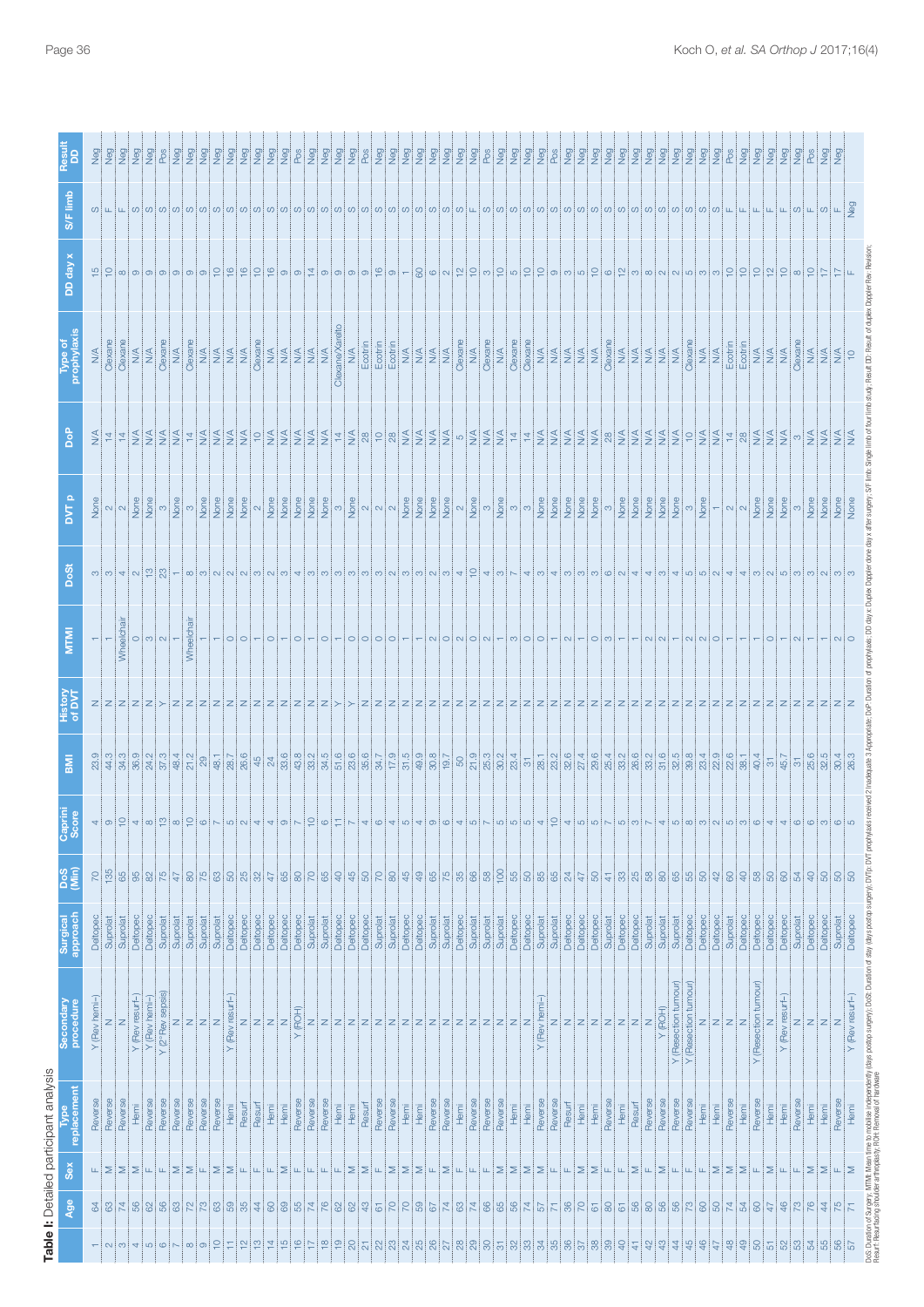| Age | <b>Sex</b> | <b>Location</b>   | Time to<br>diagnosis | Complete/<br>partial | <b>Prophylaxis</b>           |
|-----|------------|-------------------|----------------------|----------------------|------------------------------|
| 56  | F          | Axillary          | 9                    | Complete             | LMWH 48 h postop             |
| 55  | F          | <b>Brachial</b>   | 9                    | Complete             | None                         |
| 43  | M          | Axillary          | 9                    | Partial              | Ecotrin (chronic medication) |
| 66  | F          | <b>Brachial</b>   | 3                    | Complete             | LMWH preop                   |
| 71  | F          | <b>Brachial</b>   | 9                    | Complete             | None                         |
| 74  | M          | Tibialis anterior | 10                   | Complete             | Ecotrin (chronic medication) |
| 76  | M          | Peroneal          | 10                   | Partial              | None                         |

#### **Table II:** Subjects with a DVT





**Figure 1.** Graph of duration of procedure and stay post-operative by type of replacement and sex

Our data indicates a DVT rate of 12.3%. This value is similar to the 13% incidence of DVT in Willis and co-workers' series. <sup>1</sup> The incidence of thromboembolic disease in Farng *et al.* 's<sup>5</sup> study after shoulder arthroplasty was less than 0.6% in 15 288 shoulders. DVT of the lower extremity after shoulder arthroscopy has rarely been noted in the literature, with reported rates of symptomatic DVT and PE in 65 000 patients of less than 0.01%.<sup>23</sup>

The remaining patient risk factors for sex, age, smoking, and duration of surgery were not statistically significant.

Ultrasound is the modality of choice when upper extremity DVT is suspected.<sup>8,10,18,24</sup> Upper extremity sonographic evaluation of the venous system is more challenging than that of the lower extremity. Attention to detail is critical in areas of duplicated veins to avoid overlooking a thrombus in one of the paired veins. Current literature shows the sensitivity of venous Doppler ultrasound for upper extremity DVT to range from 78% to 100% and its specificity ranges from 82% to 100%. 24-25

Ultrasound is a non-invasive investigation and does not result in radiation exposure. On B-mode imaging, acute thrombi may appear in areas of variable echogenicity within the vessel lumen. <sup>26</sup> The present study made use of the so-called combined modality ultrasound (compression and Doppler ultrasound), as suggested in a recent evidence-based clinical practice guideline. <sup>27</sup> Compression of a healthy vein completely closes the vessel lumen, whereas the presence of a DVT prevents coaptation of the vein walls. <sup>28</sup> All of the DVTs reported were acute.

The mean length of surgery was 58.32 minutes for all types of replacements (*Figure 1*). A review article by Anakwe and co-workers used guidelines from the United Kingdom National Institute for Clinical Excellence (NICE) and interpreted major orthopaedic surgery as upper limb surgery lasting more than 90 minutes. <sup>12</sup> The recommendation is that this should include the total anaesthetic time. In the current study, the so-called skin-to-skin time was recorded. For shoulder surgery, the time positioned in the beach chair should be taken into account as the patient is supine for the rest of the procedures like the inter scalene block administration.

Multiple guidelines regarding appropriate thromboprophylaxis, in general, have been proposed. There is controversy within the orthopaedic community as to the adequate choice of prophylaxis.<sup>3</sup> On the other hand, failure to prescribe thromboprophylaxis may be presented as a failure of care. <sup>12</sup> In-hospital mortality due to VTE is a common avoidable cause of death in trauma patients.<sup>29</sup> Anticoagulation, on the other hand, is not a benign treatment option. It has significant bleeding complications without reducing clinically relevant symptomatic DVTs, PE and fatal PE rates. <sup>30</sup> In the current study four participants received some form of prophylaxis and still developed a DVT. Of these medications, most have drawbacks. LMWH and fondaparinux require nonoral administration. The newly introduced direct thrombin inhibitor is an oral agent that does not require monitoring; however, it causes elevation of transaminase levels and an increased rate of coronary events of unclear significance. Factor Xa inhibitor is also taken orally, but there are concerns regarding excessive wound complications.<sup>31</sup> Vitamin K antagonists require close monitoring and have unpredictable pharmacokinetics. 21

The ACCP provides evidence-based recommendations for VTE prevention in some clinical scenarios, but do not advise on prevention of upper extremity DVT. Recommendations broadly focus on the relative risk for thrombosis compared to bleeding. Furthermore, the assessment model provides a selection of mechanical and pharmacological prophylaxis.<sup>32</sup>

The average BMI in our study was 32.1 which is similar to obesity rates in the United States. Adult obesity rates in the US have increased by 129% in the past decade, with more than 30% of the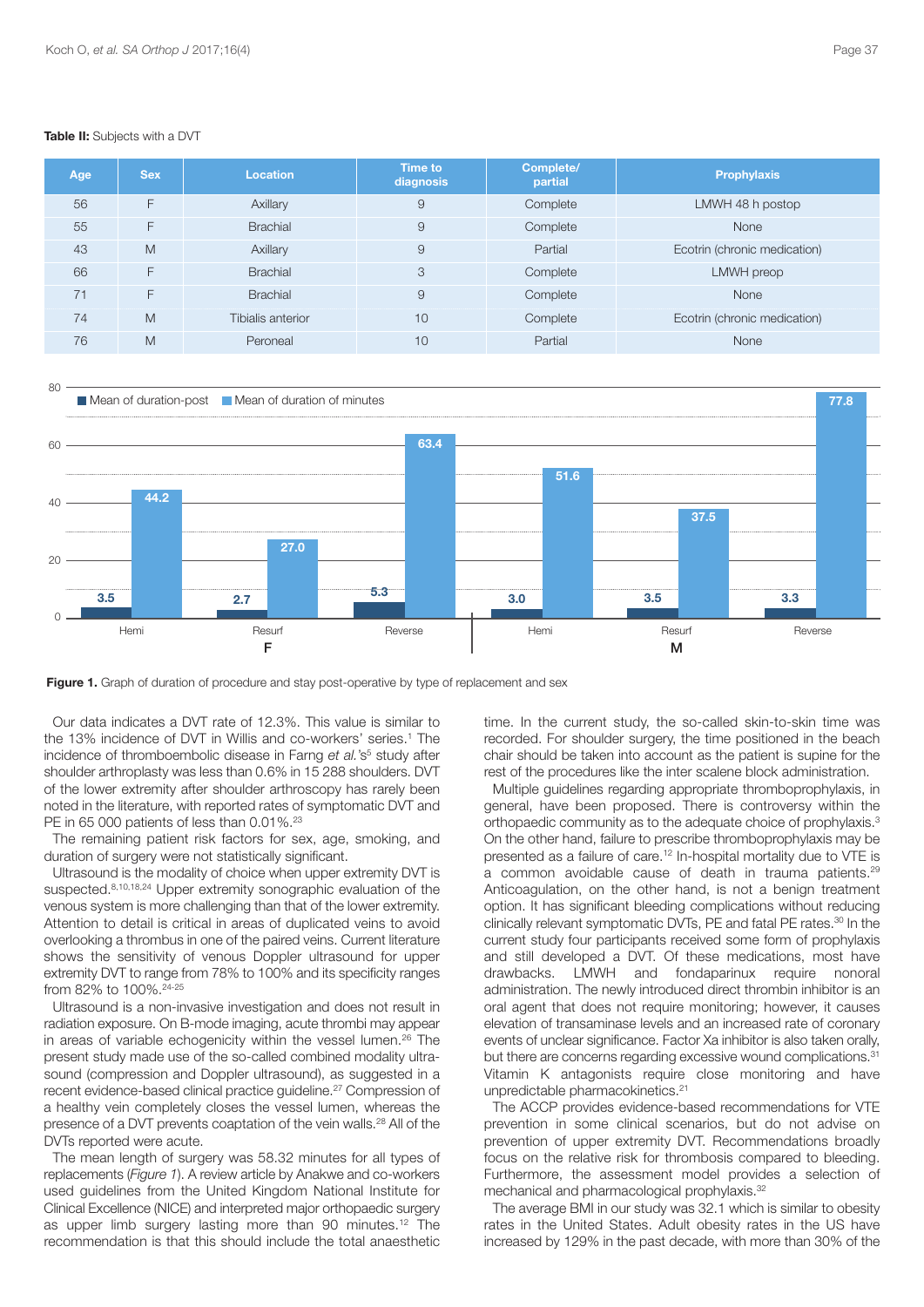adult population currently with a BMI of >30 kg/m². The very obese patients pose unique challenges during the procedure regarding optimum positioning in the beach chair, with pendulous bellies limiting the back upright positioning. It also affects the length of surgery. In the post-operative period, they lose an extremity to aid with mobilisation and often mobilise with difficulty. It is not surprising that the patients with a BMI of >50 kg/m² have a three times higher risk of VTE than the non-obese.<sup>33</sup>

Virchow's triad of hypercoagulability, stasis and intimal damage is the historical foundation for the formation of a thrombus. These factors, in combination with elderly patients in a partially dehydrated state due to overnight starvation, make up the majority of participants in the study population. The physiologic stress response associated with major joint replacement surgery should not be underestimated. Several thrombogenic factors are released intra-operatively, and there is a significant pooling of blood in the lower extremities during the surgery.<sup>11</sup>

The arm is routinely immobilised in a sling after shoulder replacement surgery, which causes stasis that contributes to the occurrence of thrombosis. <sup>34</sup> There is a relatively lower gravitational stress in the upper extremity compared with lower extremity, and this might explain the lower incidence of DVTs. Prior history of DVT has been consistently demonstrated to be a predominant risk factor for post-operative DVT<sup>6</sup> and is the only risk factor recognised in the 2010 guidelines of the American Academy of Orthopaedic Surgeons (AAOS). 15,22

Complications relating to VTE in shoulder arthroplasty are significantly increased in trauma shoulder replacements. <sup>6</sup> The risk factors that have been associated with post-operative VTE are age, obesity, trauma, antithrombin III deficiency, protein S and C deficiency, malignancy, oral contraceptives or hormone replacement therapy, recent myocardial infarction, previous pulmonary embolism or DVT and prolonged immobilisation. 35

Malignancy is an important risk factor for thrombosis in the upper extremity.<sup>36-37</sup> Two participants in the current study had a shoulder replacement done for active metastatic cancer. Neither of them had a thromboembolic disease.

Anticoagulation with subcutaneous LMWH (enoxaparin) should be prescribed at a dosage of 0.5 mg/kg. This dose was not complied with, as the standard dosage was Enoxaparin 40 mg daily, even for those participants with a BMI of 50 and weight of 120 kg.

A total of ten participants smoked, of whom one had a DVT. Participants who smoke tend to mobilise sooner and mobilise further to smoking areas. The Caprini Score does not include smoking as a risk factor for a DVT.

Our study has limitations. The sample size is small. Four limb studies were done in 17.5% of the population. Asymptomatic DVTs of the lower limbs could have been missed. It should be highlighted that complete and comprehensive follow-up was achieved. However, a strength of the study is that all the surgery was performed by two surgeons and all duplex Doppler studies were conducted by the same sonologist. The participants furthermore represent a broad demographic population; this reflects on the scope of practice at the centre.

# **Conclusion**

The current study demonstrates that the incidence of DVT after shoulder replacement surgery was higher than anticipated and is similar to the DVT rates in lower limb arthroplasty. We failed to predict correctly who would need routine anticoagulation. Even with prophylaxis, some participants developed a DVT. Therefore, we recommend that patients who receive reverse shoulder replacements, trauma replacements, females older than 70 years of age, patients who have tumour resection surgery and those with underlying active metastatic disease should receive routine and adequate thromboprophylaxis.

Due to the increase in BMI in the general population, surgeons should avoid excessive hip flexion when positioning patients in the beach-chair position. This is to prevent the pendulous abdomen from limiting further pelvic venous flow.

Surgeons should individualise those patients not in the above categories when deciding whether to give thromboprophylaxis. The Caprini score is useful and should form part of the consent process.

#### *Acknowledgement*

Dr Koch and Dr Du Plessis would like to acknowledge the South African Orthopaedic Association for a research grant sponsored by Smith & Nephew. The grant was used in data collection.

#### *Compliance with ethics guidelines*

This study was approved by 1 Military Hospital Research Ethics Committee adhering to Good Clinical Practice/International Conference on Harmonisation and South African Clinical Trial Guidelines. Ethics approval number: IMH/302/6

#### **References**

- 1. Willis AA, Warren RF, Craig EV, Adler RS, Cordasco FA, Lyman S, *et al*. Deep vein thrombosis after reconstructive shoulder arthroplasty: A prospective observational study. *J Shoulder Elbow Surgery* 2009;**18**:100-106. doi:10.16/j.jse.2008.07.011
- 2. Madhusudhan TR, Sinha A, Widdowson D. Deep vein thrombosis in shoulder arthroplasty- A prospective study. *BMC Musculoskelet Disord* 2013;**14**:139. doi:10.1186/1471-2474-14-139
- 3. Greene JW, Deshmukh AJ, Cushner FD. Thromboembolic complications in arthroscopic surgery. *Sports Med Arthrosc Rev* 2013;**21**:69-74. doi:10.1097/jsa.0b013e31828a7e76
- 4. Rockwood Jr CA, Wirth MA, Blair S. Warning: Pulmonary embolism can occur after elective shoulder surgery- Report of two cases and survey of the members of the American Shoulder and Elbow Surgeons. *J Shoulder Elbow Surg* 2003;**12**:628-630. doi:10.1016/s1058-2746(03)00051-x
- 5. Farng E, Zingmond D, Krenek L, SooHoo NF. Factors predicting complication rates after primary shoulder arthroplasty. *J Shoulder Elbow Surg* 2011;**20**:557-63. doi:10.1016/j.jse.2010.11.005
- 6. Day JS, Ramsey ML, Lau E, Williams GR. Risk of venous thromboembolism after shoulder arthroplasty in the Medicare population. *J Shoulder Elbow Surg* 2015;**24**:98-105. doi:10.1016/j.jse.2014.09.025
- 7. Jiang JJ, Toor AS, Shi LL, Koh JL. Analysis of perioperative complications in patients after total shoulder arthroplasty and reverse total shoulder arthroplasty. *J Shoulder Elbow Surg* 2014;**23**:1852-59. doi:10.1016 /j.jse.2014.04.008
- 8. Kucher NM. Deep-vein thrombosis of the upper extremities. *N Engl J Med* 2011;**364**:861-69. doi:10.1056/nejmcp1008740
- 9. Willis AA, Verma NN, Thornton SJ, Morrissey NJ, Warren RF. Upper extremity deep-vein thrombosis after anterior shoulder dislocation and closed reduction: A case report. *J Bone Joint Surg Am* 2005;**87**: 2086-90. doi:10.2016/JBJS.D.02135
- 10. Dattani R, Smith CD, Patel VR. The venous thromboembolic complications of shoulder and elbow surgery: A systematic review. *Bone Joint J* 2013;**95**:70-74. doi:10.1302/0301-620x.95b1.29854
- 11. Saleem A, Markel DC. Fatal pulmonary embolus after shoulder arthroplasty. *J Arthroplasty* 2001;**16**:400-403. doi:10.1054/arth.2001.20546
- 12. Anakwe RE, Middleton SD, Beresford-Cleary N, McEachan JE, Talwalkar SC. Preventing venous thromboembolism in elective upper limb surgery. *J Shoulder Elbow Surg* 2013;**22**:432-38. doi:10.1016/j.jse.2012.10.033
- 13. Passman MA. Mandated quality measures and economic implications of venous thromboembolism prevention and management. *Am J Surg* 2010;**199**:S21-S31. doi:10.1016/j.amjsurg.2009.10.005
- 14. Eikelboom JW, Karthikeyan G, Fagel N, Hirsh J, American Association of Orthopedic Surgeons and American College of Chest Physicians guidelines for venous thromboembolism prevention in hip and knee arthroplasty differ: What are the implications for clinicians and patients? *Chest* 2009;**135**:513-20. doi:10.1378/chest.08-2655
- 15. Parvizi J, Ghanem E, Joshi A, Sharkey PF, Hozack WJ, Rothman RH. Does 'excessive' anticoagulation predispose to periprosthetic infection? *J Arthroplasty* 2007;**22**:S24-S28. doi:10.1016/j.arth.2007.03.007
- 16. Fender D, Harper WM, Thompson JR, Gregg PJ. Mortality and fatal pulmonary embolism after primary total hip replacement: Results from a regional hip register. *J Bone Joint Surg Br* 1997;**79**:896-99. doi: 0301- 620x/97/67677